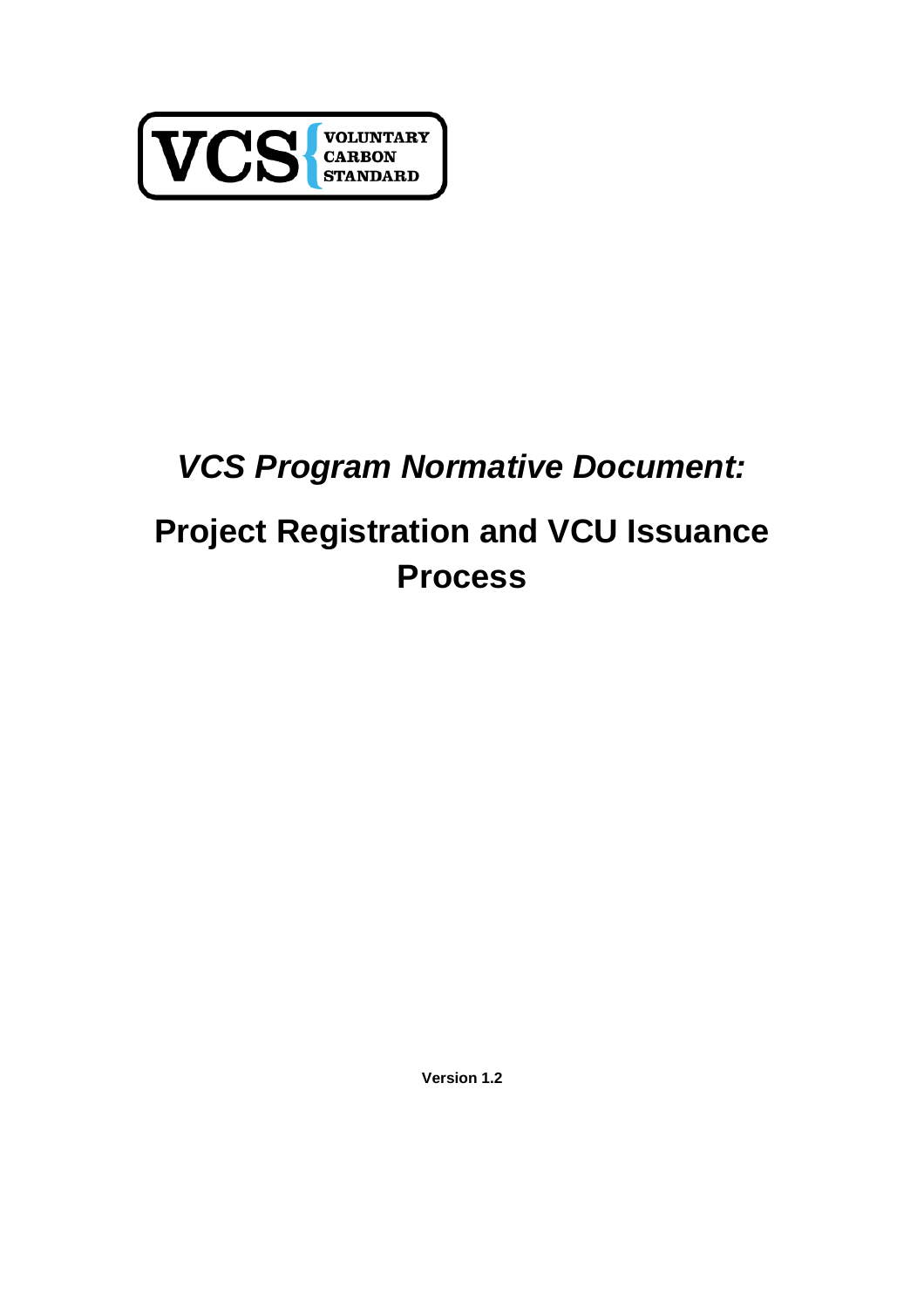## **VCS Program Normative Document: Project Registration and VCU Issuance Process, v1.2**

## **21 January 2010**

## **Contents**

| 1.             |                                                                                   |  |  |
|----------------|-----------------------------------------------------------------------------------|--|--|
| 2.             |                                                                                   |  |  |
| 3.             |                                                                                   |  |  |
| 4.             |                                                                                   |  |  |
| 4.1            |                                                                                   |  |  |
| 4.2            |                                                                                   |  |  |
| 4.3            |                                                                                   |  |  |
| 4.4            |                                                                                   |  |  |
| 4.5            |                                                                                   |  |  |
| 4.6            |                                                                                   |  |  |
| 5.             |                                                                                   |  |  |
| 5.1            |                                                                                   |  |  |
| 5.2            |                                                                                   |  |  |
| 6.             |                                                                                   |  |  |
| 6.1            |                                                                                   |  |  |
| 6.2            |                                                                                   |  |  |
| 6.3            |                                                                                   |  |  |
| 7 <sub>1</sub> |                                                                                   |  |  |
| 7.1            |                                                                                   |  |  |
| 7.2            | Procedure for Projects Failing to Comply with Registration Requirements25         |  |  |
| 7.3            |                                                                                   |  |  |
| 7.4            |                                                                                   |  |  |
| 7.5            |                                                                                   |  |  |
| 7.6            |                                                                                   |  |  |
| 7.7            | Additional Time to Complete Validation for Projects Using a New VCS Methodology28 |  |  |
|                |                                                                                   |  |  |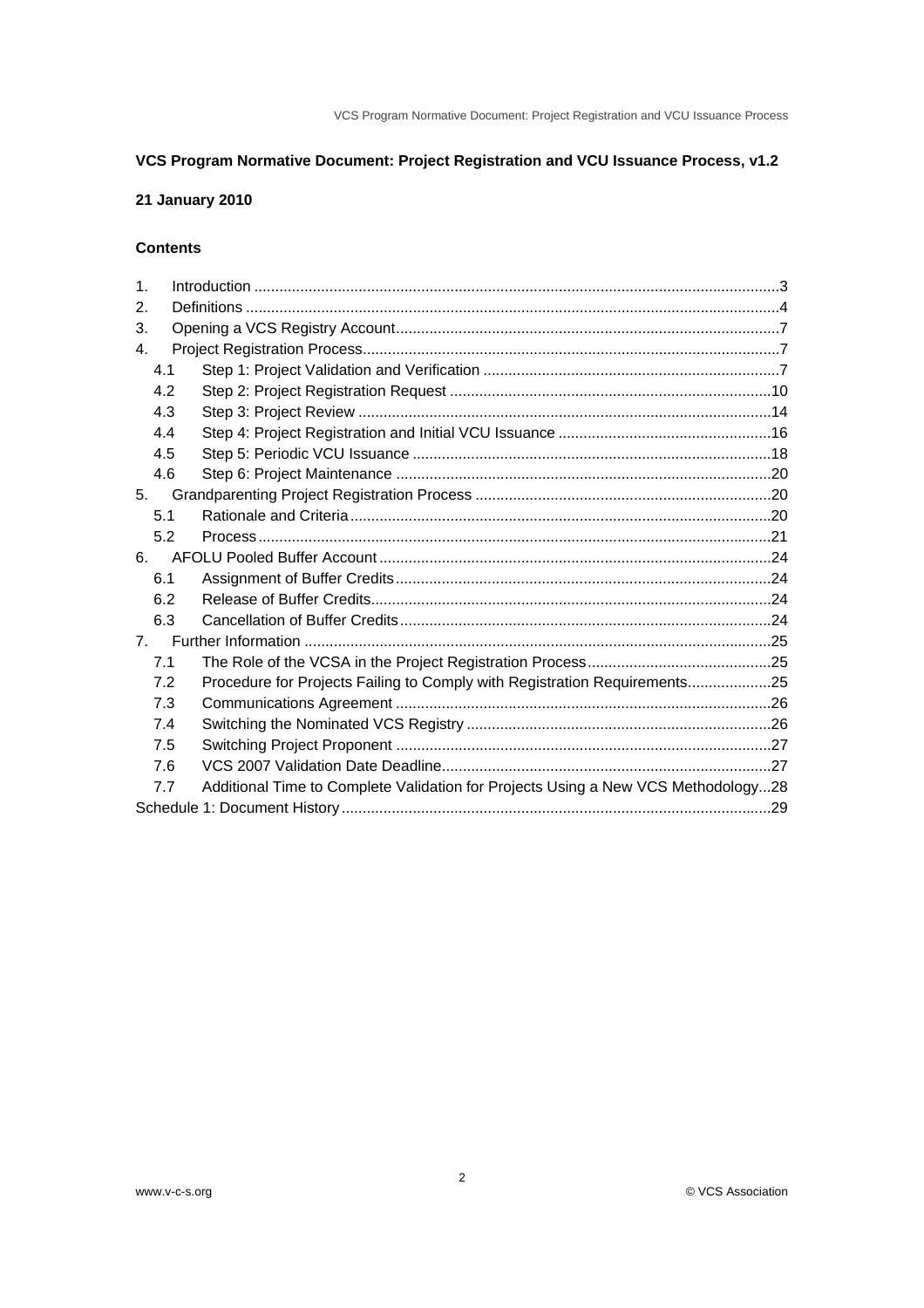## **1. Introduction**

This document outlines the process for project registration and VCU issuance under the VCS Program. The document is intended for use by project proponents, VCU buyers, VCU sellers and any other entities participating in the VCU market.

The following steps are required under the VCS Program to register a project and issue VCUs, and these are presented in detail in this document:

- 1) Project validation and verification
- 2) Project registration request
- 3) Project review
- 4) Project registration and initial VCU issuance
- 5) Periodic VCU issuance
- 6) Project maintenance

For the purposes of this document, the project registration process refers to all or any of these six steps, as the case may be. Section 3 outlines the process for opening a VCS registry account, which is a pre-requisite for Step 2 and those that follow in the project registration process. A project may have one or many project proponents, though to aid the readability of this document the description of the project registration process uses project proponent in the singular. For projects with multiple project proponents, 'project proponents' should be substituted for 'project proponent', as appropriate.

A project proponent interacts with a VCS registry to register a project and issue VCUs; project registration and VCU issuance is administered by the VCS registry. Each VCS registry provides information to the VCS project database, which acts as the central database to ensure uniqueness of projects and VCUs and to provide transparency of same to the public through its web interface. Note that all project proponent interaction is with the VCS registry and the VCS project database is merely a reflection of projects and VCU activities within the VCS registries.

This document shall be updated from time-to-time and readers should ensure that they are using the most current version of the document.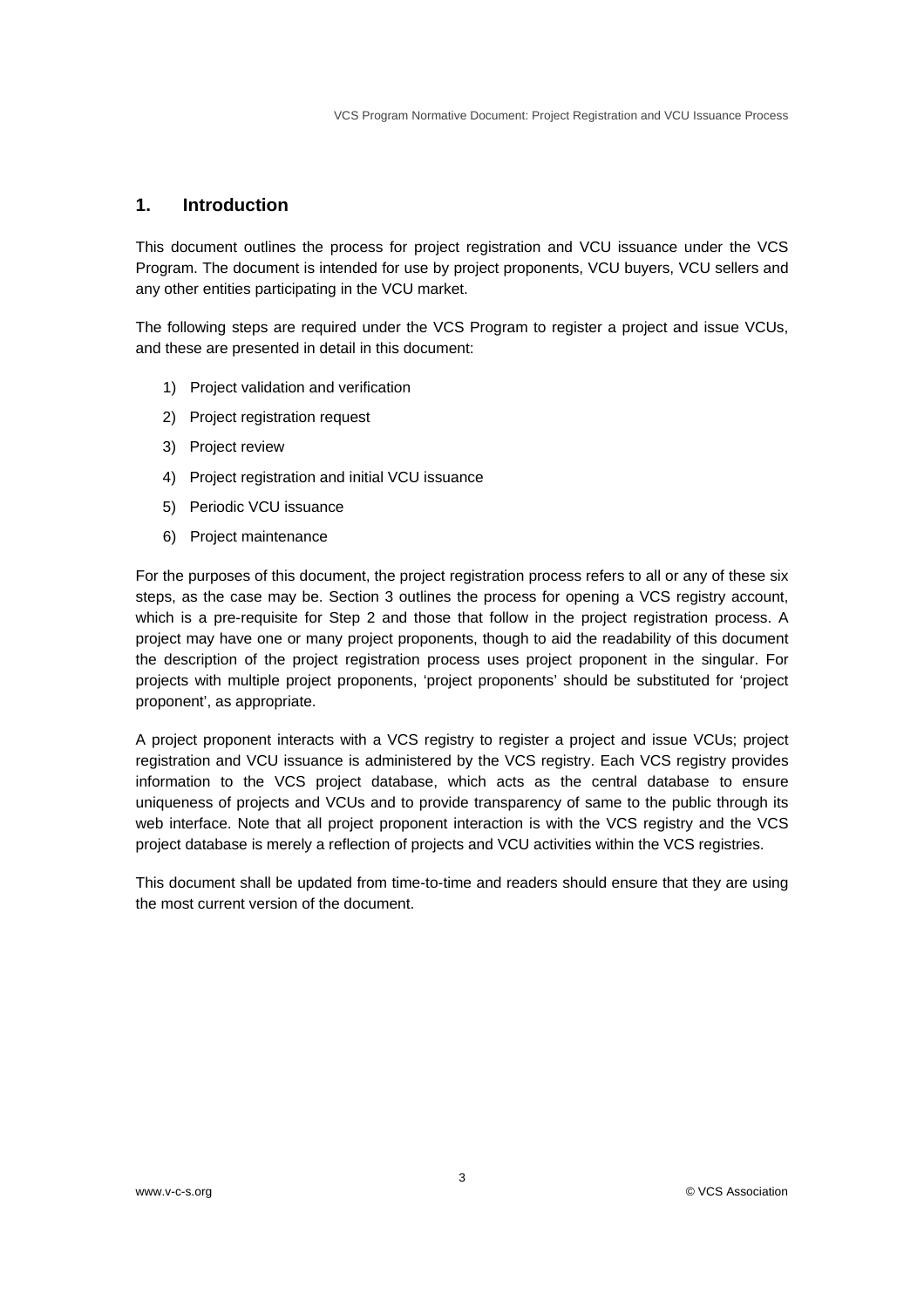## **2. Definitions**

Definitions set out in *ISO 14064-2:2006*, *ISO 14064-3:2006*, *ISO 14065:2007* and in the VCS Program documentation shall apply in addition to the definitions below.

## **Authorized Representative**

An entity authorized by the project proponent to communicate with and provide instructions to the VCS registry administrator on its behalf, such authorization granted through a communications agreement signed by both/all parties and submitted to the VCS registry administrator.

## **Communications Agreement**

The agreement by which the project proponent authorizes a third party to communicate with and provide instructions to the VCS registry administrator on its behalf, the form and scope of which shall be determined solely by the VCS registry and the signatories to the agreement.

#### **Market Participant**

An entity that is participating in the VCU market, as a project proponent, VCU buyer, VCU seller or in any other capacity.

#### **Monitoring Report**

The document that records data to allow the assessment of the GHG emission reductions or removals generated by the project in accordance with the monitoring plan set out in the project description.

## **Official Translation**

A translation by a member of a member body of the International Federation of Translators. Member bodies of the International Federation of Translators are listed at http://www.fitift.org/en/home.php#.

## **Other GHG Program**

A GHG program indicated on a list of GHG programs specified by the VCSA and provided to the VCS registry administrators, such list to be amended by the VCSA from time to time.

## **Project Description**

The document that describes the project's GHG emission reduction or removal activity(ies) and that uses either the VCS project description template or the project description template specified by the relevant approved GHG program.

#### **Project Documents**

The documents required to register the project and/or issue VCUs.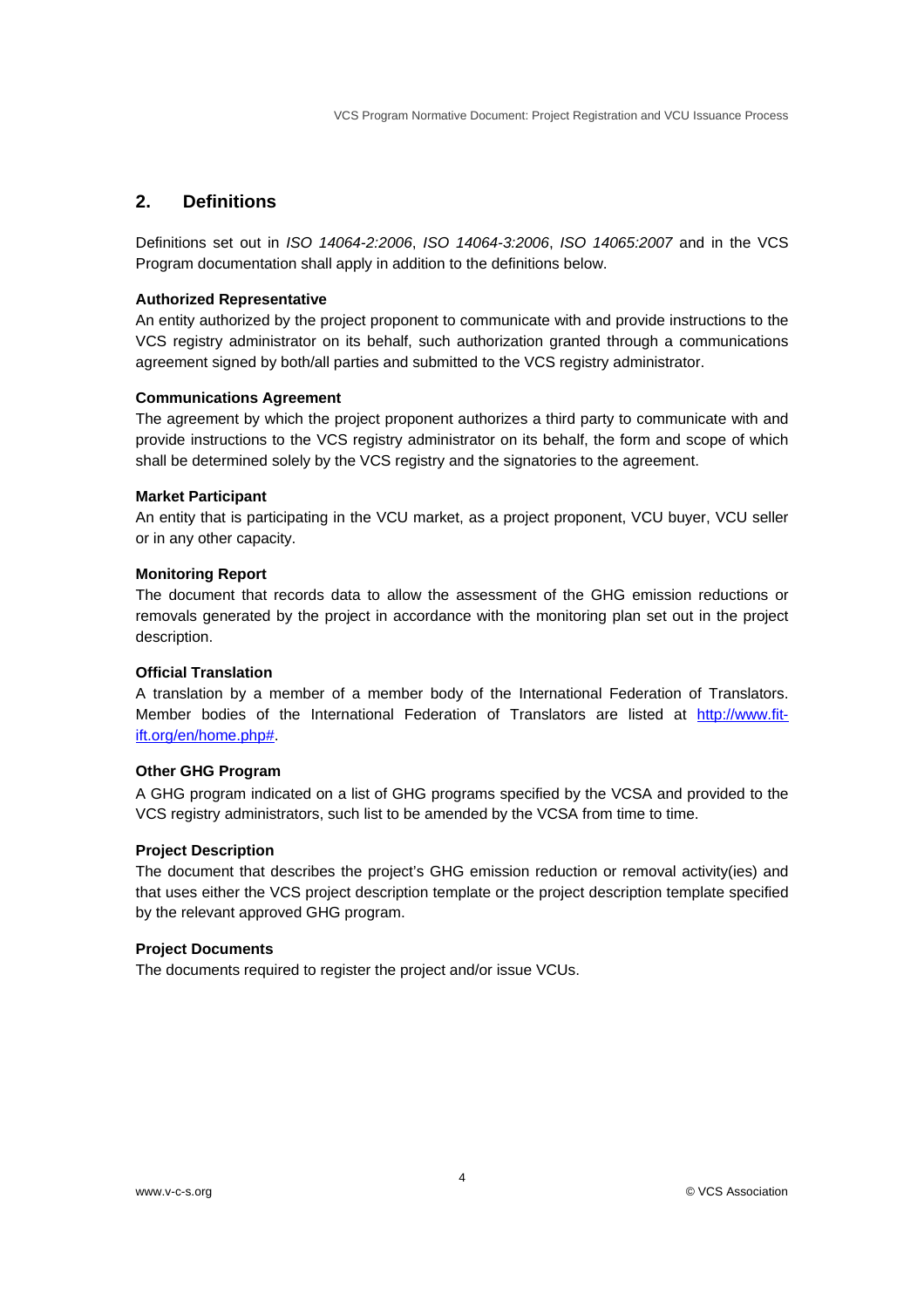## **Project Proponent Issuance Representation**

The unilateral representation issued by the project proponent, which is prepared using the appropriate template provided on the VCS website, undertaking that the monitoring report, and all and any other project documents for which it is responsible, supplied to the VCS registry are true and accurate in all material respects and that it has the right to register the GHG emission reductions or removals with a VCS registry.

## **Project Proponent Registration Representation**

The unilateral representation issued by the project proponent, which is prepared using the appropriate template provided on the VCS website, undertaking that the project description, and all and any other project documents for which it is responsible, supplied to the VCS registry are true and accurate in all material respects and that it has right to all and any GHG emission reductions or removals generated by the project during the project crediting period.

#### **Project Proponent Withdrawal Form**

The form signed by the project proponent in which it gives up its rights to represent the project within the VCS registry and VCS project database.

## **Project Registration Process**

All or any of the six steps (project validation and verification, project registration request, project review, initial VCU issuance, periodic VCU issuance, project maintenance) required under the VCS Program to register a project and issue VCUs.

#### **Proof of Right**

The document(s) demonstrating the entity's right to all and any GHG emission reductions or removals generated by the project during the project crediting period or verification period, as the case may be.

#### **Validation Report**

The written report of validation made by the validator in accordance with the VCS rules.

## **Validation Statement**

The deed issued by the validator as part of the validation report, or as a separate deed referencing the validation report to which it relates, containing a unilateral representation that it has validated the project's compliance with the applicable VCS rules, and which is prepared using the template provided on the VCS website.

## **Validator**

An organization approved by the VCSA to act as validator in respect of a project description in accordance with the VCS rules.

#### **VCS Project Database**

The central project database that records all VCS Program approved projects and provides public access to VCS Program project information.

## **VCS Project Description Template**

The VCS project description template available on the VCS website.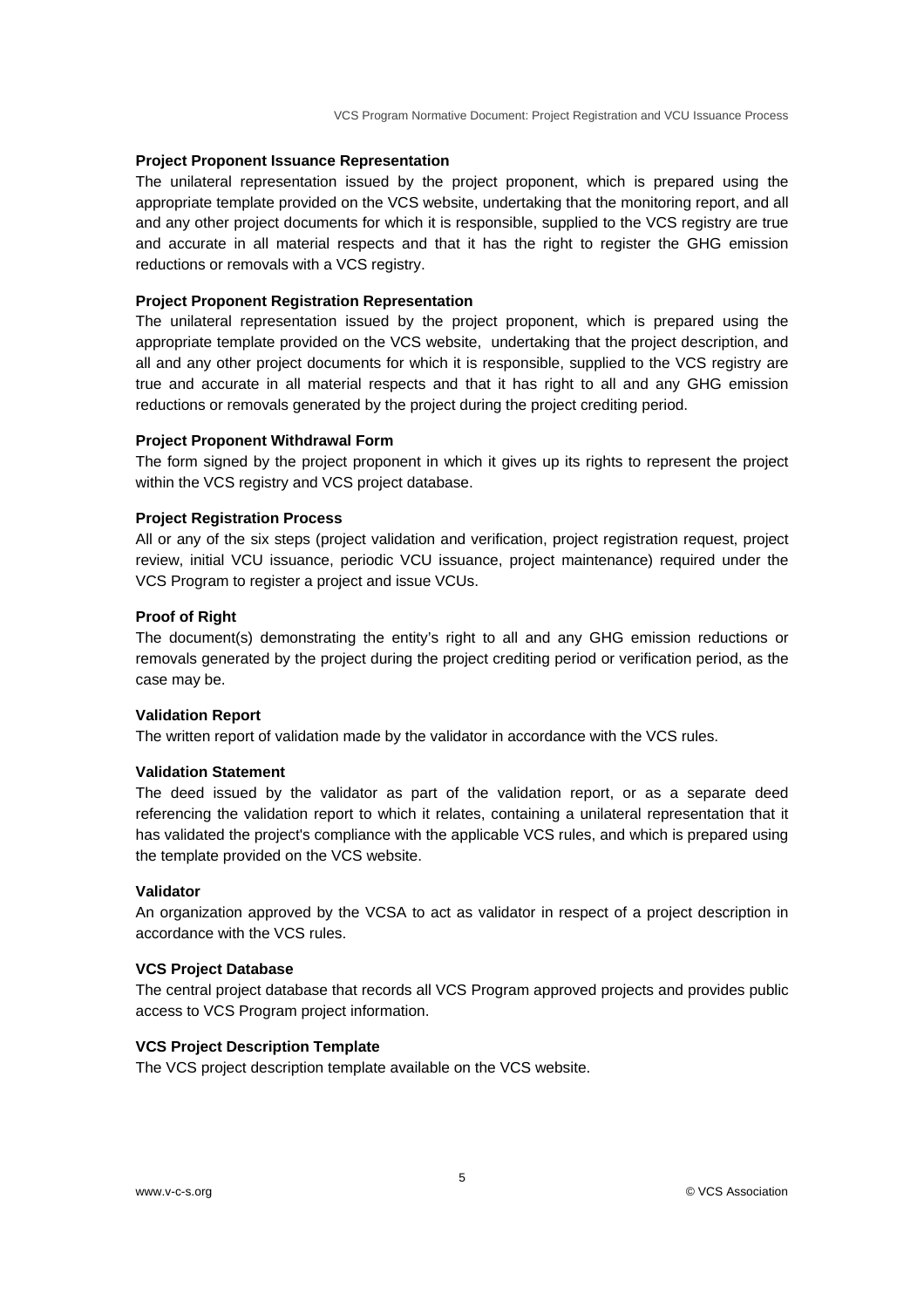## **VCS Registration Levy**

The fee charged by the VCSA at the time of VCU issuance to cover the administration costs of the VCSA.

### **VCS Rules**

The Voluntary Carbon Standard 2007.1 and the Voluntary Carbon Standard Program Guidelines 2007.1, published by the VCSA on 18 November 2008, as such rules may be updated from time to time.

## **VCS Website**

The VCS website: www.v-c-s.org

#### **VCSA**

The Voluntary Carbon Standard Association.

#### **Verification Period**

The time period for which the GHG emission reductions or removals generated by the project are verified, such time period being specified in the monitoring report and verification report.

#### **Verification Report**

The written report of the verification made by the verifier in accordance with the VCS rules.

## **Verification Statement**

The deed issued by the verifier as part of the verification report, or a separate deed referencing the verification report to which it relates, containing a unilateral representation that it has verified the relevant GHG emission reductions or removals in accordance with the applicable VCS rules, and which is prepared using the template provided on the VCS website.

## **Verifier**

An organization approved by the VCSA to act as verifier in respect of the GHG emission reductions or removals generated by a project in accordance with the VCS rules.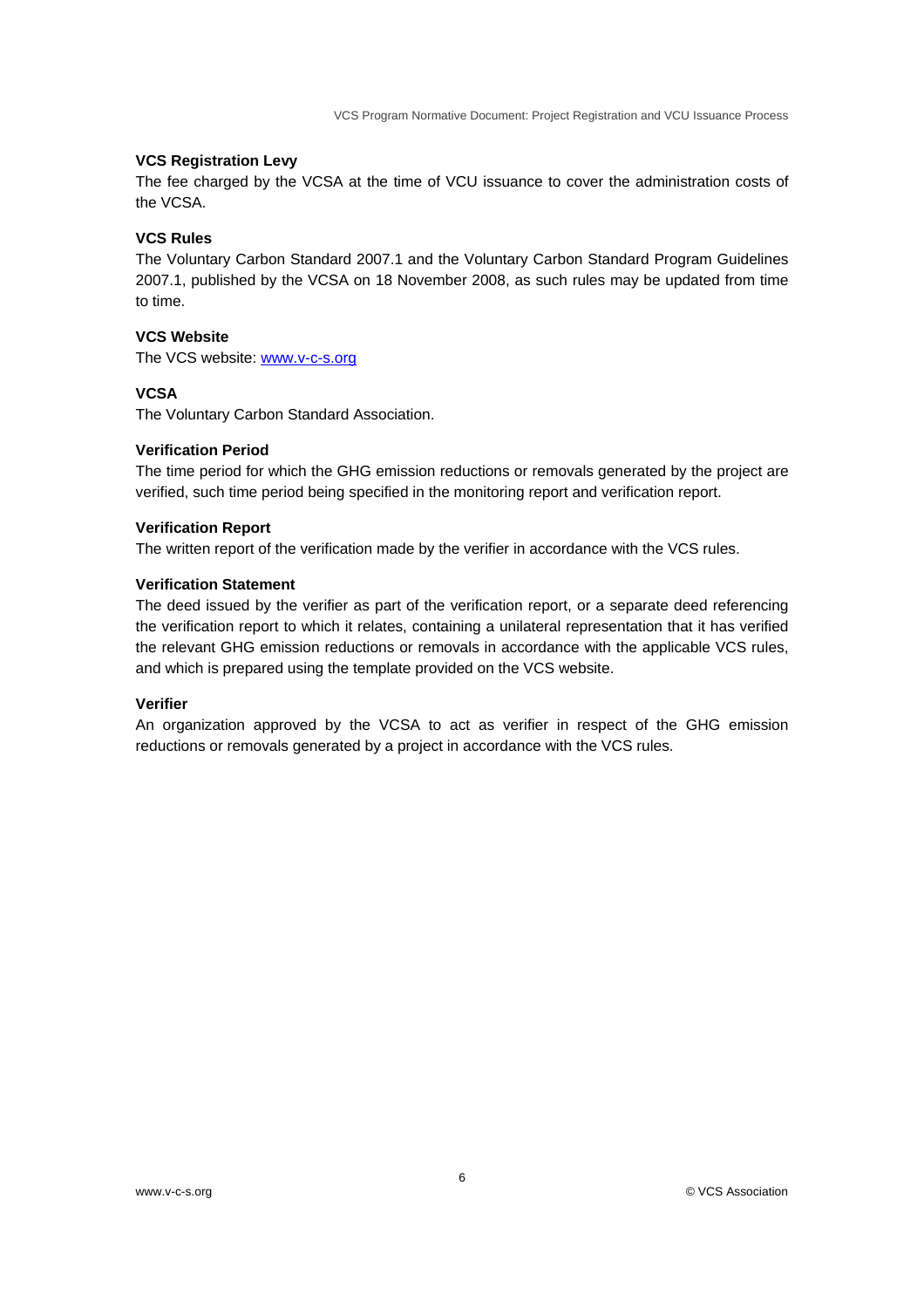## **3. Opening a VCS Registry Account**

A VCS registry account shall be opened by any market participant who wants to issue, trade or retire VCUs, as outlined in Diagram 1 below.

**Diagram 1**: Opening a VCS Registry Account



3.1.1 A market participant can apply to open a VCS registry account at any time. For example, a would-be project proponent does not need have a validated or verified project and a would-be VCU buyer does not need have entered into a legal agreement to purchase VCUs.

## **4. Project Registration Process**

The project registration process follows the steps outlined below. Having initiated the project registration process, a project proponent, or its authorized representative, may terminate the process at any one of these steps if it decides it does not want to register the project or have VCUs issued.

## **4.1 Step 1: Project Validation and Verification**

The project shall be validated and the GHG emission reductions or removals verified as outlined in Diagram 2 below.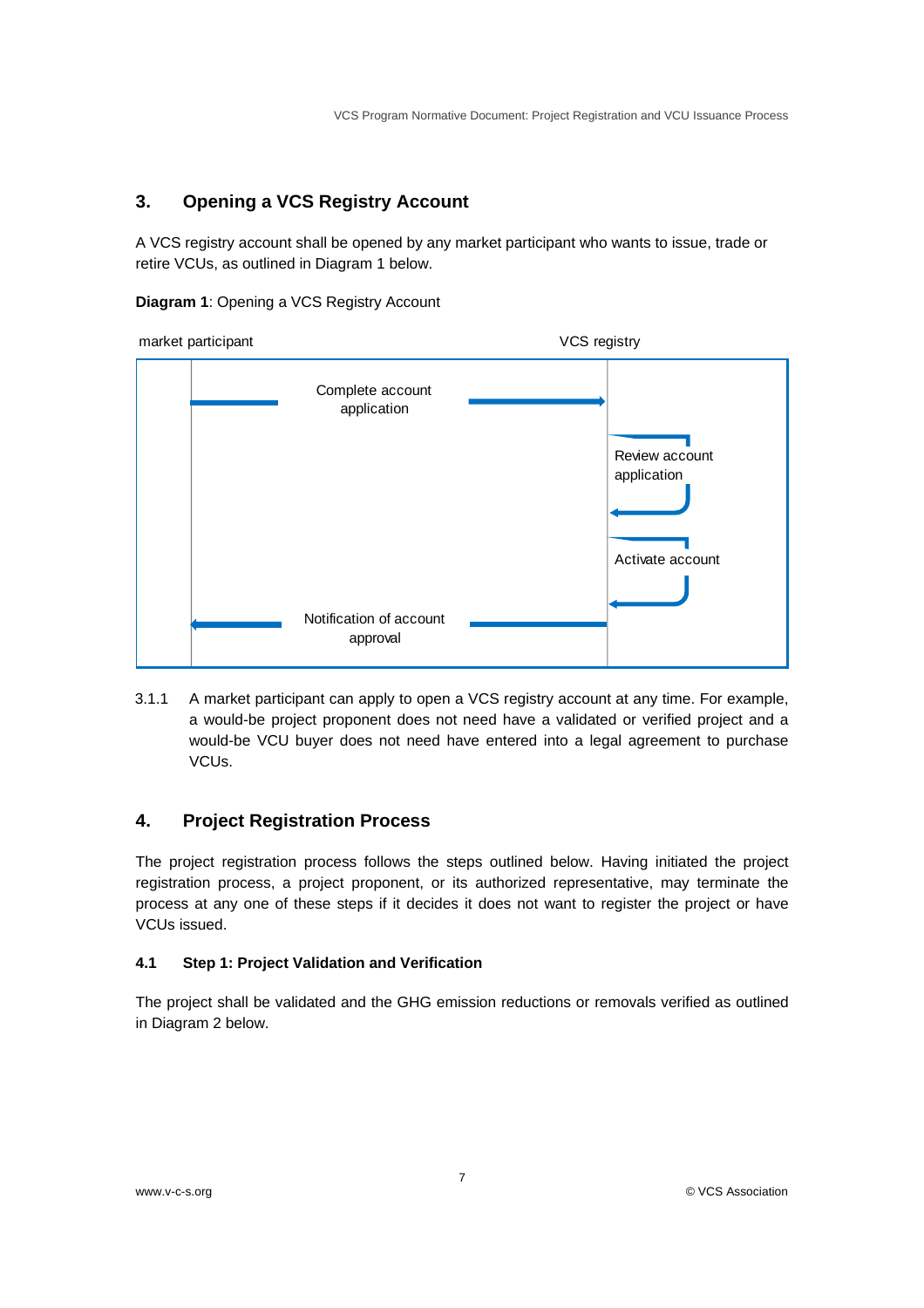

**Diagram 2**: Validation of Project and Verification of GHG Emission Reductions or Removals

- 4.1.1 The validator and verifier may be one and the same organisation if the project proponent has chosen to have validation of the project and verification of the GHG emission reductions or removals conducted by an organisation that is accredited for the relevant sectoral scope for both validation and verification.
- 4.1.2 The validator shall assess the project against the VCS rules and produce a validation report and validation statement. The validation statement, which is the deed issued by the validator containing a unilateral representation that it has validated the project's compliance with the applicable VCS rules, can be issued as part of the validation report or as a separate statement referencing the validation report to which it relates. The validation statement shall be prepared using the template provided on the VCS website and shall be properly executed as a deed by the validator in accordance with applicable local laws and the organisation's own constitutional documents (e.g., signature by directors, requirement of company seals). Applicable local laws and the organisation's own constitutional documents will determine whether the validation statement can be included as part of the (electronic) validation report or whether a separate document in either electronic or signed original form is required.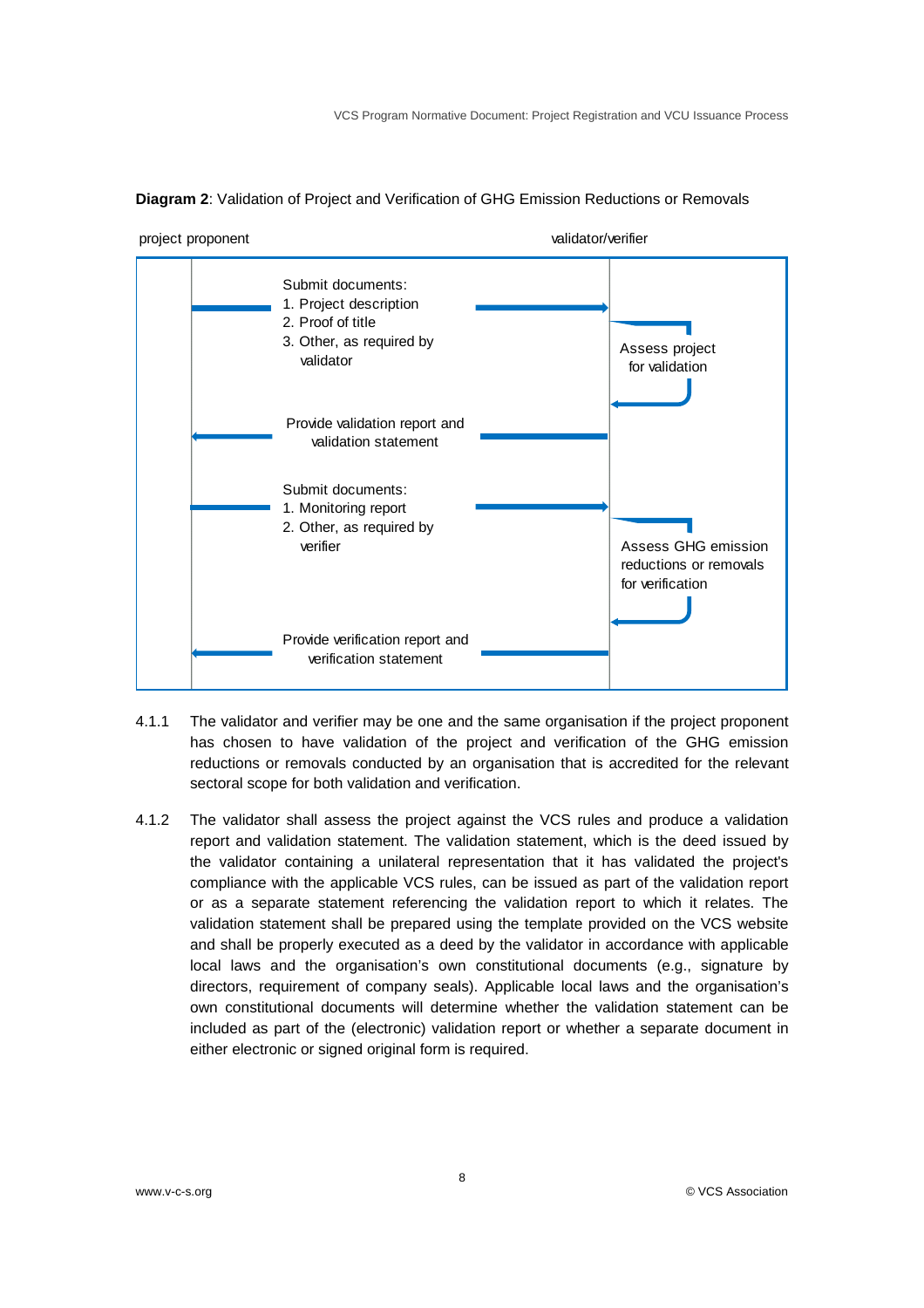- 4.1.3 The verifier shall assess the GHG emission reductions or removals against the VCS rules and produce a verification report and verification statement. The verification statement, which is the deed issued by the verifier containing a unilateral representation that it has verified the relevant GHG emission reductions or removals in accordance with the applicable VCS rules, can be issued as part of the verification report or as a separate deed referencing the verification report to which it relates, The verification statement shall be prepared using the template provided on the VCS website and shall be properly executed as a deed by the verifier in accordance with applicable local laws and the organisation's own constitutional documents (e.g., signature by directors, requirement of company seals). Applicable local laws and the organisation's own constitutional documents will determine whether the verification statement can be included as part of the (electronic) verification report, or whether a separate document in either electronic or signed original form is required. The verifier shall be liable for replacing any excess VCUs issued in accordance with the provisions in the VCSA validator verifier agreement.
- 4.1.4 Projects claiming GHG credits sequentially under the VCS Program and another approved GHG program shall comply with the VCSA policy announcement *Further Guidance for Projects that are Registered in Two GHG Programs* (19 March 2008, see VCS website). This policy announcement, *inter alia*, specifies that projects can use the validation report issued under the approved GHG program as long as it covers all requirements set out in the VCS Program. The VCSA also provided an addendum to the policy announcement in its VCS Program Update dated 21 January 2010 (adding a requirement with respect to GPS project boundaries, see program update for its effective date). The following is provided by way of clarification:
	- a) For projects claiming GHG credits sequentially under the VCS Program and the CDM and where the project description and validation report follow CDM templates and procedures, a further validation shall be completed of Sections 1.5, 1.12, 1.13, 1.14, 8.1 and 8.2 of the VCS project description template. Such further validation, which shall include a validation statement, can be submitted to the VCS registry administrator in a separate validation report or within the verification report.
	- b) For projects claiming GHG credits sequentially under the VCS Program and an approved GHG program other than the CDM and where the project description and validation report follow such approved GHG program templates and procedures, a further validation shall be completed of the sections of the VCS project description template as shall be determined by the validator. Such further validation, which shall include a validation statement, can be submitted to the VCS registry administrator in a separate validation report or within the verification report.
	- c) The policy announcement applies from its issue date on 19 March 2008. This means that projects where a validation report under an approved GHG program was issued to the project before 19 March 2008 do not need to complete a further validation of the required sections of the VCS project description template, nor does the validator need to provide a validation statement (i.e., the validation report issued under the approved GHG program is sufficient and no further validation is required).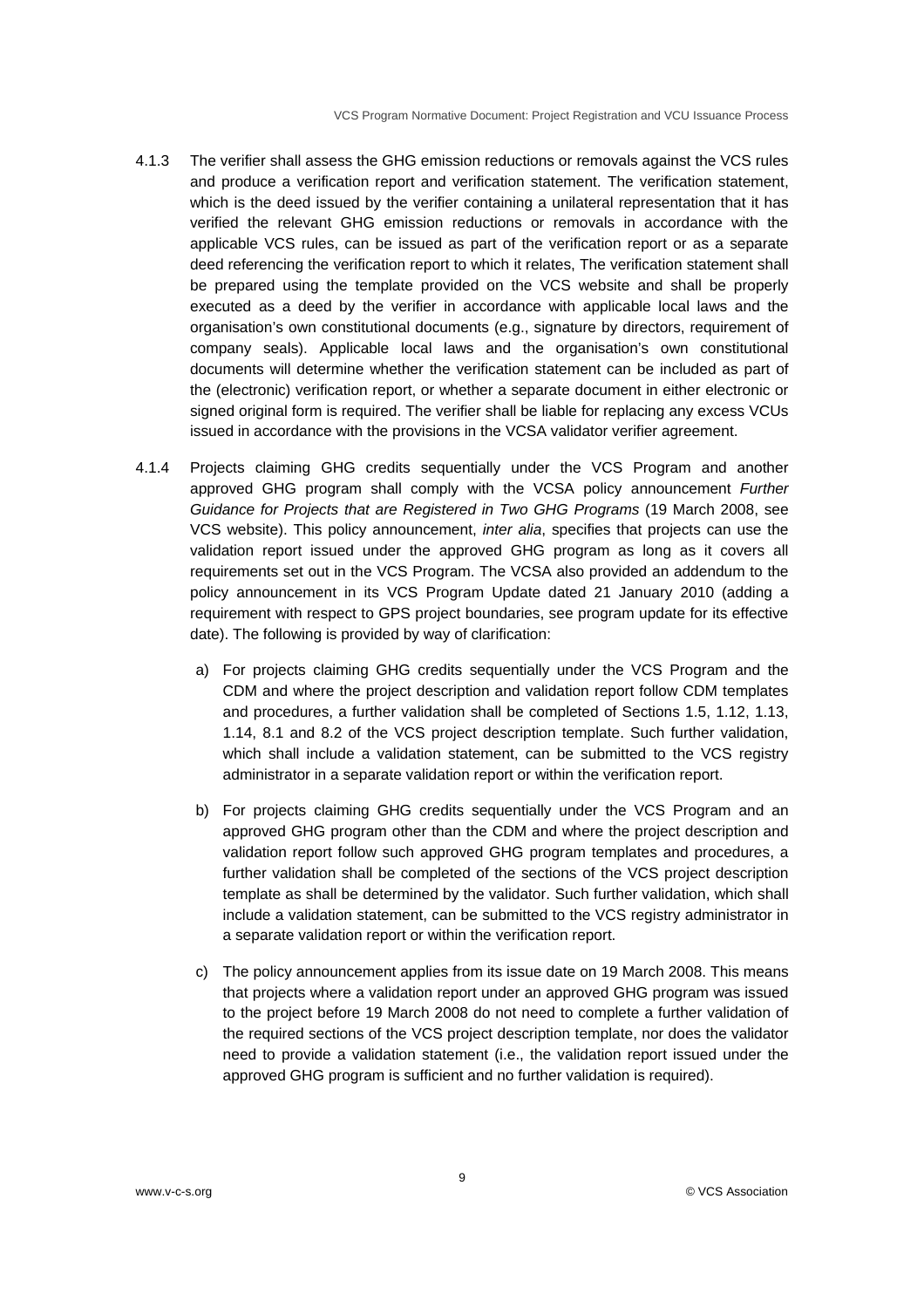## **Note** - Such projects shall have any verification reports issued as set out in Section 4.1.3.

- 4.1.5 The validation and verification may be combined into a single document if validation of the project and verification of the GHG emission reductions or removals is occurring at the same time. In this case, all the required documents will be submitted to the validator/ verifier at the same time, not in the separate steps outlined in the Diagram 2 above.
- 4.1.6 The VCS project database can display separate vintages within one verification period, for example where the verification period is 1 January 2006 to 30 Jun 2007, the project proponent may wish to have one VCU issuance record for the 2006 VCUs and a separate VCU issuance record for the 2007 VCUs. The creation of such separate VCU issuance records in respect of one verification period is only possible where the verification report specifies the vintage breakdown. For example the verification report will need to specify the number of GHG emission reductions or removals generated in 2006 and the number generated in 2007. Verifiers may specify vintage breakdown at a finer granularity than calendar years and corresponding VCU issuance records can be created in the VCS project database accordingly. Where the verification report does not specify any vintage breakdown, there can only be one VCU issuance record in respect of the verification report (i.e., the VCS registry administrator shall not arbitrarily assign a vintage breakdown where none is specified in the verification report).

## **4.2 Step 2: Project Registration Request**

The project is presented to a VCS registry for registration as outlined in Diagram 3 below.



## **Diagram 3: Project Registration Request**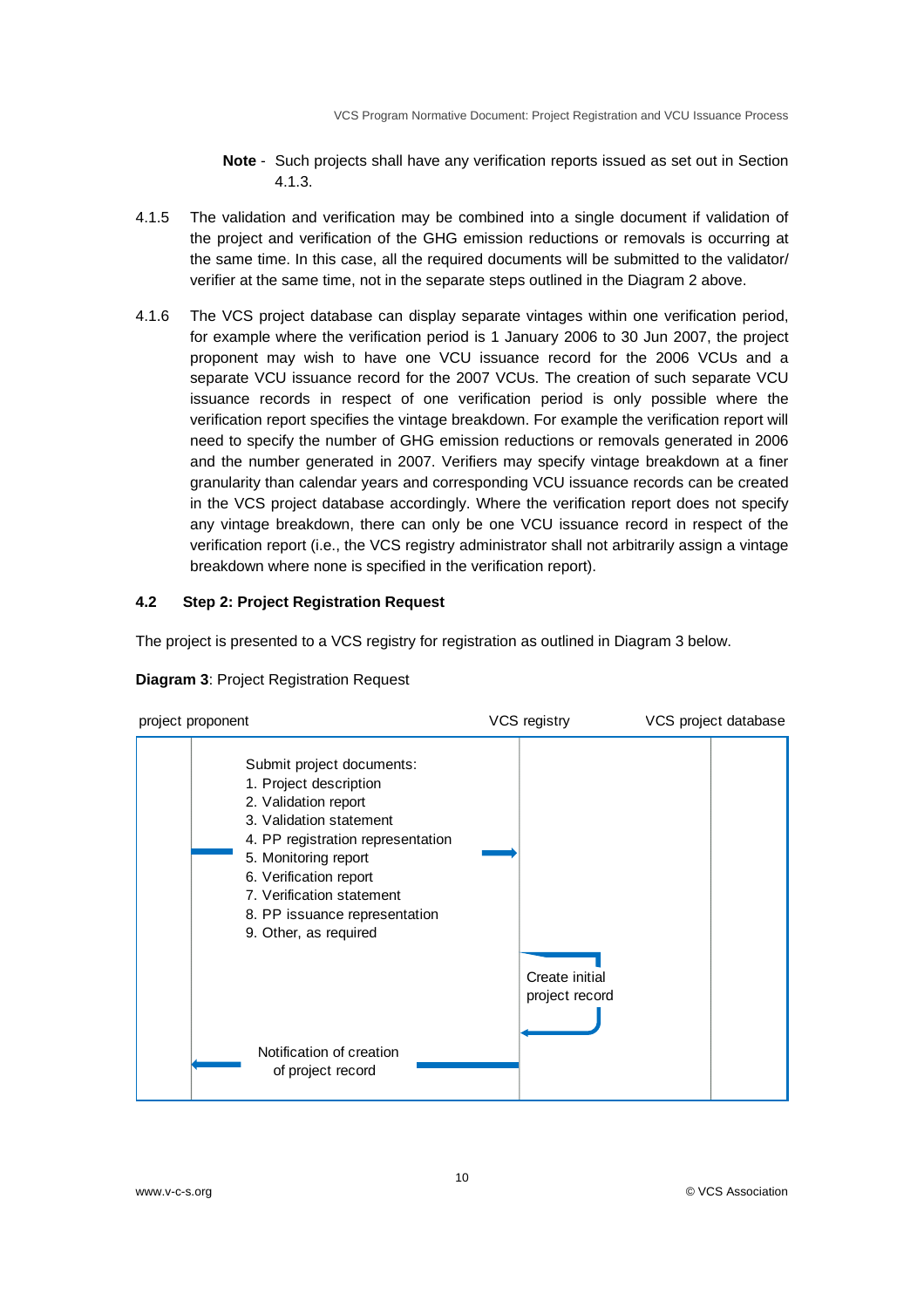- 4.2.1 The only entities that can initiate the project registration process are the project proponent, an entity to which the project proponent has assigned sole right to the GHG emission reductions or removals for the entire project crediting period or the authorized representative of either of these entities. No other entity can initiate the project registration process (other than provided for under the grandparenting process set out in Section 5).
- 4.2.2 Registration of a project can be requested when the project has completed project validation but before the first verification of GHG emission reductions or removals. Some project proponents may be interested in doing this by way of giving market visibility and credibility to their projects.
- 4.2.3 Where the project is presented for registration without VCU issuance, the relevant documents that shall be provided to the VCS registry administrator are the project description, validation report, validation statement, project proponent registration representation and any AFOLU project element documentation, communications agreement, proof of right or proof of contracting.
- 4.2.4 Where the project is presented for registration *and* VCU issuance, the relevant documents that shall be provided to the VCS registry administrator are the project description, validation report, validation statement, project proponent registration representation, monitoring report, verification report, verification statement, project proponent issuance representation and any AFOLU project element documentation, communications agreement, proof of right, proof of contracting or evidence and representation with respect to cancellation of GHG credits under another GHG program.
- 4.2.5 The following shall apply with respect to the project proponent registration representation and the project proponent issuance representation:
	- a) The VCS website provides the templates for the project proponent registration representation and the project proponent issuance representation. The templates shall not be altered other than to fill in the project specific details.
	- b) The project proponent registration representation and the project proponent issuance representation shall be properly executed as deeds by the project proponent in accordance with applicable local laws and the organisation's own constitutional documents (e.g., signature by directors, requirement of company seals).
	- c) Where there is more than one project proponent, all project proponents shall execute the project proponent registration representation and project proponent issuance representation, using the appropriate templates available on the VCS website for projects with multiple project proponents.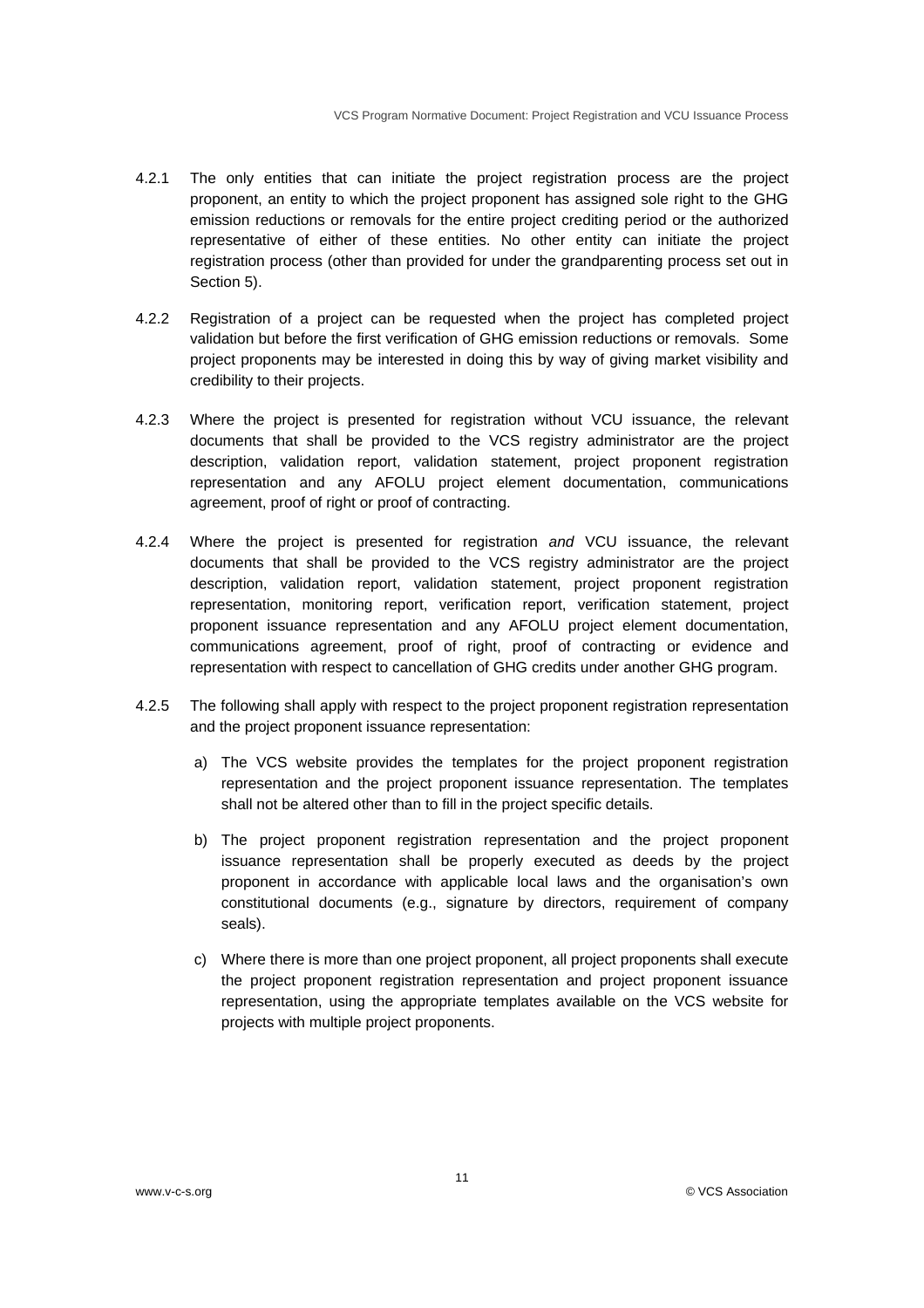- d) The signed originals of the project proponent registration representation and the project proponent issuance representation shall be provided to the VCS registry administrator.
- 4.2.6 All project documents other than the project proponent registration representation, project proponent issuance representation and any representation with respect to cancellation of GHG credits under another GHG program may be submitted to the VCS registry administrator in electronic format, noting that as set out in Sections 4.1.2 and 4.1.3 respectively, it may be required that the validation statement and verification statement are provided to the VCS registry administrator in signed original form.
- 4.2.7 There is no need to submit proof of right to the VCS registry administrator where the project proponent or its authorized representative is initiating the project registration process. Proof of right shall be submitted to the VCS registry where an entity other than the project proponent or its authorized representative is initiating the project registration process. Evidencing proof of right is as follows.

The entity initiating the project registration process or its authorized representative shall submit to the VCS registry administrator the legal agreement(s) transferring the right to the GHG emission reductions or removals for the entire project crediting period to it from the project proponent. Where there are one or more intermediaries standing between the entity and the project proponent, the VCS registry administrator shall check all the legal agreements documenting the complete chain of transfer of right to the GHG emission reductions or removals to it from the project proponent. Legal agreement(s) shall be in English or shall be an official translation of the legal agreement(s).

In consideration of confidentiality, the entirety of the aforementioned legal agreement(s) need not be shown, but the VCS registry administrator shall check at least the following (if submitting an official translation of the legal agreement(s), only the below information needs to be translated and shown to the VCS registry administrator):

| <b>Information required</b>                            | VCS registry administrator check                                                                                                                                                                                                                                                                                                                                       |
|--------------------------------------------------------|------------------------------------------------------------------------------------------------------------------------------------------------------------------------------------------------------------------------------------------------------------------------------------------------------------------------------------------------------------------------|
| Names of the parties to the<br>agreement               | The parties are the entity initiating the project<br>registration process (buyer or transferee) and the project<br>proponent (seller or transferor), or where there is one or<br>more intermediaries, the parties shall be the relevant<br>parties in the chain of transfer between project<br>proponent and the entity initiating the project registration<br>process |
| Date of the agreement                                  | Appropriate to the project and transaction subject of the<br>legal agreement (sanity check)                                                                                                                                                                                                                                                                            |
| Project name                                           | Same as the project that the entity is presenting for<br>registration                                                                                                                                                                                                                                                                                                  |
| Project crediting period                               | The project crediting period is defined, with a start date<br>and duration (or end date) specified.                                                                                                                                                                                                                                                                    |
| Clause that transfers the<br>right to the GHG emission | The clause transfers the right to the GHG emission<br>reductions or removals generated by the project for the                                                                                                                                                                                                                                                          |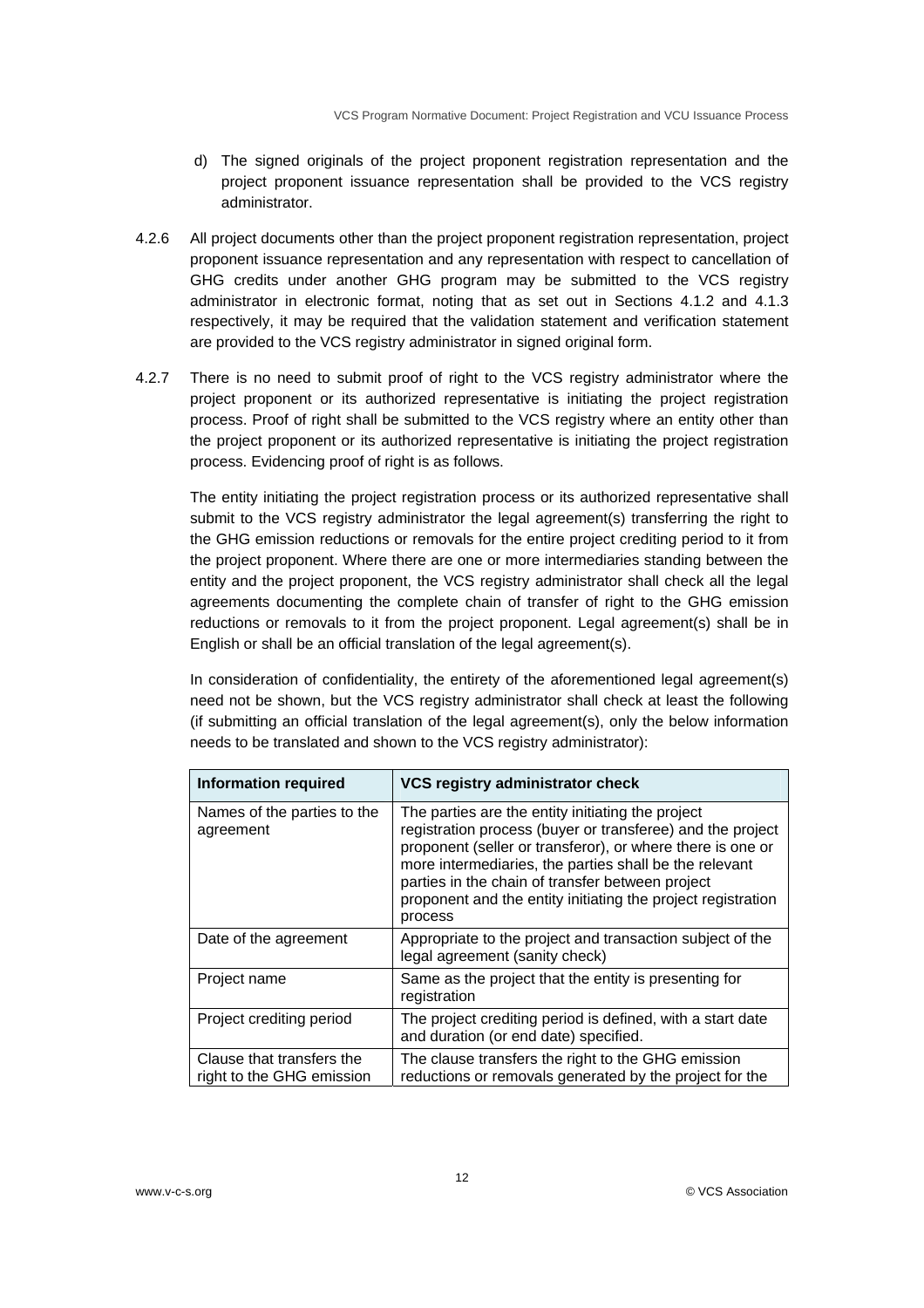| reductions or removals<br>between the parties to the<br>agreement | entire project crediting period.                     |
|-------------------------------------------------------------------|------------------------------------------------------|
| Signatures of parties to the                                      | The legal agreement is signed by both parties to the |
| legal agreement                                                   | agreement                                            |

- 4.2.8 The project proponent may protect commercially sensitive information by uploading a public project description and a private project description. The private project description will not be publicly available. The public project description differs from the private project description only in that it does not contain commercially sensitive information.
- 4.2.9 The VCS Program allows projects to claim GHG credits sequentially under the VCS Program and an approved GHG program (e.g., CDM). In such cases, the documentation required for the project registration process is the same as required for projects claiming GHG credits under the VCS Program only, but noting the following:
	- a) As given in the definition of project description, the project description need not use the VCS project description template as long as it uses the project description template specified by the relevant approved GHG program.
	- b) As set out in the VCS Association policy announcement *Further Guidance for Projects that are Registered in Two GHG Programs* (19 March 2008, see VCS website), additional validation documentation may be required. See Section 4.1.4 for further details.
	- c) Where GHG emission reductions or removals from one verification period are split between the VCS Program and an approved GHG program, evidence shall be submitted to the VCS registry administrator that any GHG emission reductions or removals presented for VCU issuance have not been issued as GHG credits under the approved GHG program, or where such GHG credits have been issued under the approved GHG program that they have been cancelled. In the latter of these cases, the project proponent shall also sign a representation stating that such cancelled GHG credits have not been on-sold or used for offsetting purposes.
- 4.2.10 The VCS Program allows projects to claim GHG credits sequentially under the VCS Program and a different GHG program (e.g., CCX). In such cases, the documentation required for the project registration process is the same as required for projects claiming GHG credits under the VCS Program only, except for an additional requirement where GHG emission reductions or removals from one verification period are split between the VCS Program and a different GHG program. Where there is such verification period split, evidence shall be submitted to the VCS registry administrator demonstrating that any GHG emission reductions or removals presented for VCU issuance have not been issued under the different GHG program, or where such GHG emission reductions or removals have been issued under the different GHG program, that they have been cancelled. In the latter of these cases, the project proponent shall also sign a representation stating that such cancelled GHG credits have not been on-sold or used for offsetting purposes.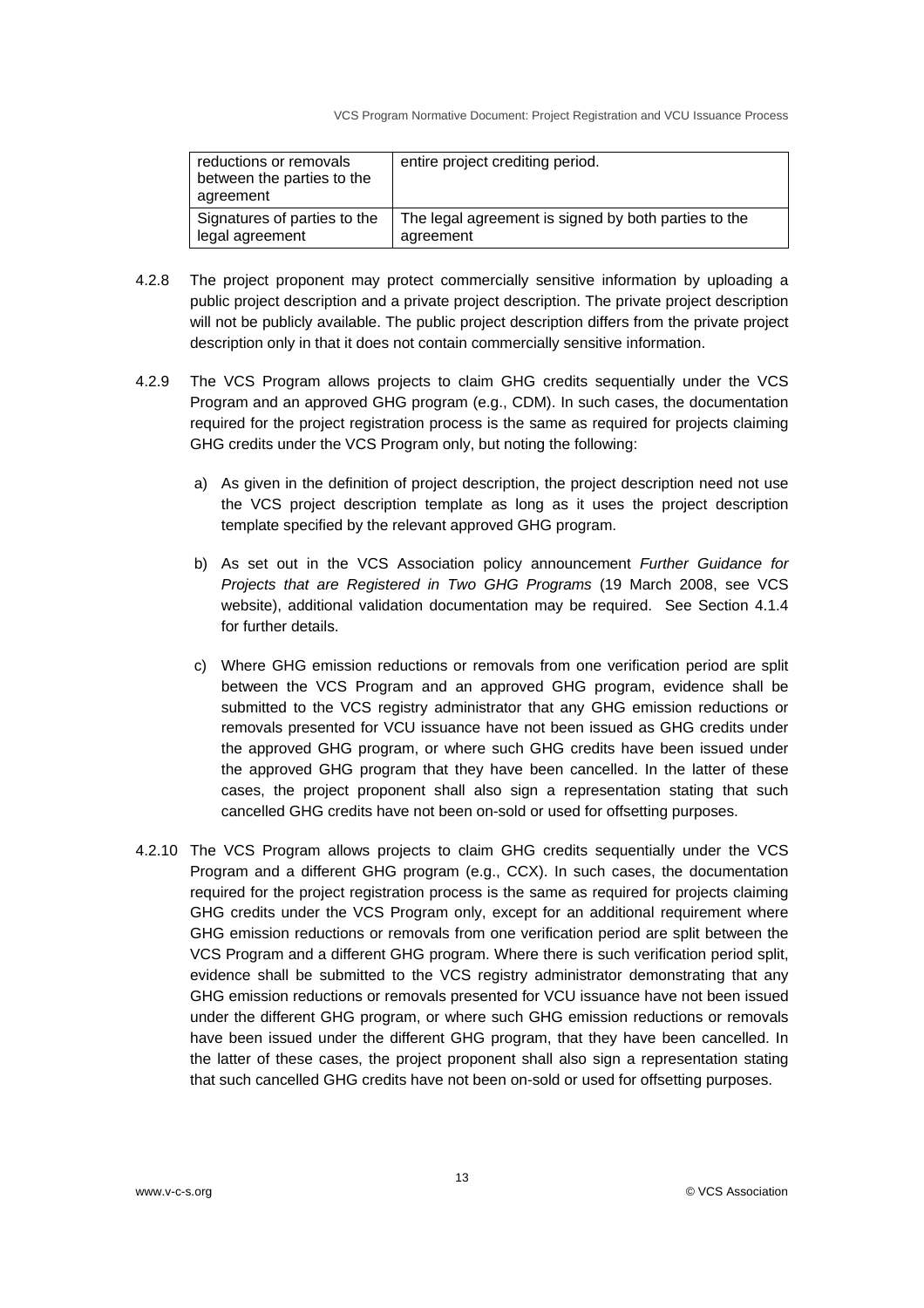- 4.2.11 The VCS Program allows projects to cancel GHG credits issued under an approved GHG program (e.g., Climate Action Reserve, CDM) and have them issued as VCUs in a VCS registry. In such cases, the documents required under the project registration process are the respective documents under the approved GHG program that fulfil the same purpose as the documents required under the (VCS) project registration process. In addition, official notification or other evidence of cancellation of the GHG credits under the approved GHG program and a signed representation stating that such cancelled GHG credits have not been on-sold or used for offsetting purposes shall be submitted to the VCS registry administrator.
- 4.2.12 AFOLU projects with project boundaries characterised by one or more polygons shall provide the GPS project boundary data to the VCS registry administrator in the format specified on the VCS website.

## **4.3 Step 3: Project Review**

The VCS registry administrator reviews the project and VCU issuance claim, as outlined in Diagram 4 below.

**Diagram 4**: Review of Project and VCU Issuance Claim

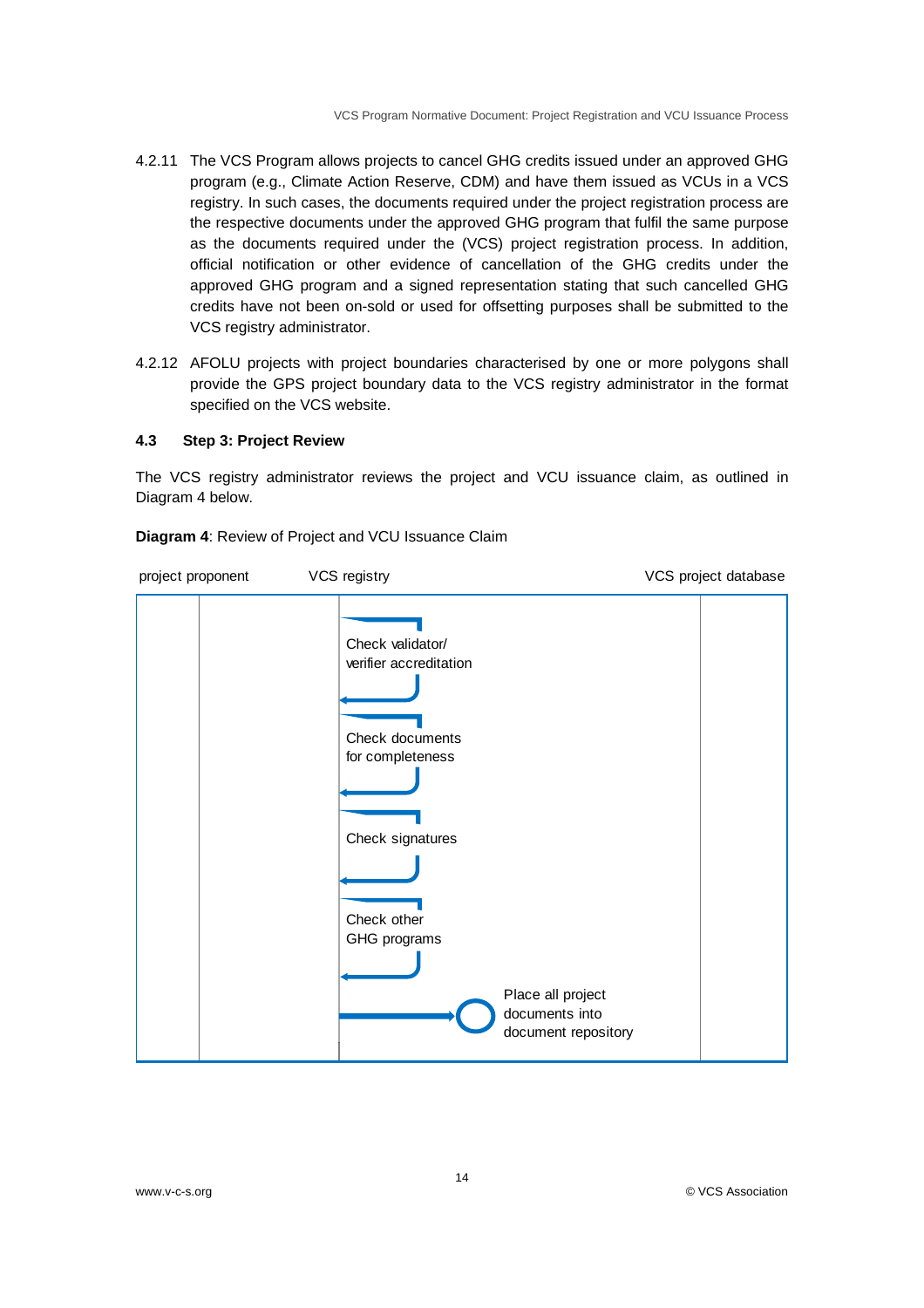- 4.3.1 The validator and verifier shall be accredited for the sectoral scope(s) relevant to the project and shall have signed a VCSA validator verifier agreement with the VCSA. The VCS project database maintains information on validators/verifiers and the VCS registry administrator shall check the following on the VCS project database:
	- a) The validator who conducted validation of the project was accredited for the relevant sectoral scope for validation at the date(s) on which the validation report and validation statement were issued.
	- b) The verifier who conducted verification of the project was accredited for the relevant sectoral scope for verification at the date(s) on which the verification report and verification statement were issued.
- 4.3.2 The VCS registry administrator shall check the project documents submitted by the project proponent to ensure that:
	- a) Each of the project documents is complete. This requires the VCS registry administrator to check that all relevant sections of each of the project documents have been filled out, but does not require them to perform checks on the content and accuracy of the project documents. The VCS registry administrator will use information from the project documents to create the project record in the VCS registry and VCS project database, and to this extent the VCS registry shall check the content and accuracy of the project documents.
	- b) Each project document, with the exception of the project description and the monitoring report, is signed by the relevant responsible parties.
	- c) VCS 2007 and later version validations have been contracted or completed as set out in Section 7.6.
	- d) VCS v1 validation and verification has been completed within the appropriate timeframes, in accordance with the VCS rules. Specifically, the VCS registry administrator shall check the following:
		- i) The issue date of the VCS v1 validation report shall be before 19 November 2007, or the validator shall be contracted before 19 November 2007. With respect to contracts entered into before such date, the validation report shall be issued by 19 May 2008 and proof of contracting shall be evidenced as set out in Section 7.6.
		- ii) The issue date of the VCS v1 verification report shall be before 19 November 2007, or the verifier shall be contracted before 19 November 2007. With respect to contracts entered into before such date, there is no specific date by which the verification report for that specific verification period needs to be issued, but proof of contracting shall be evidenced as set out in Section 7.6.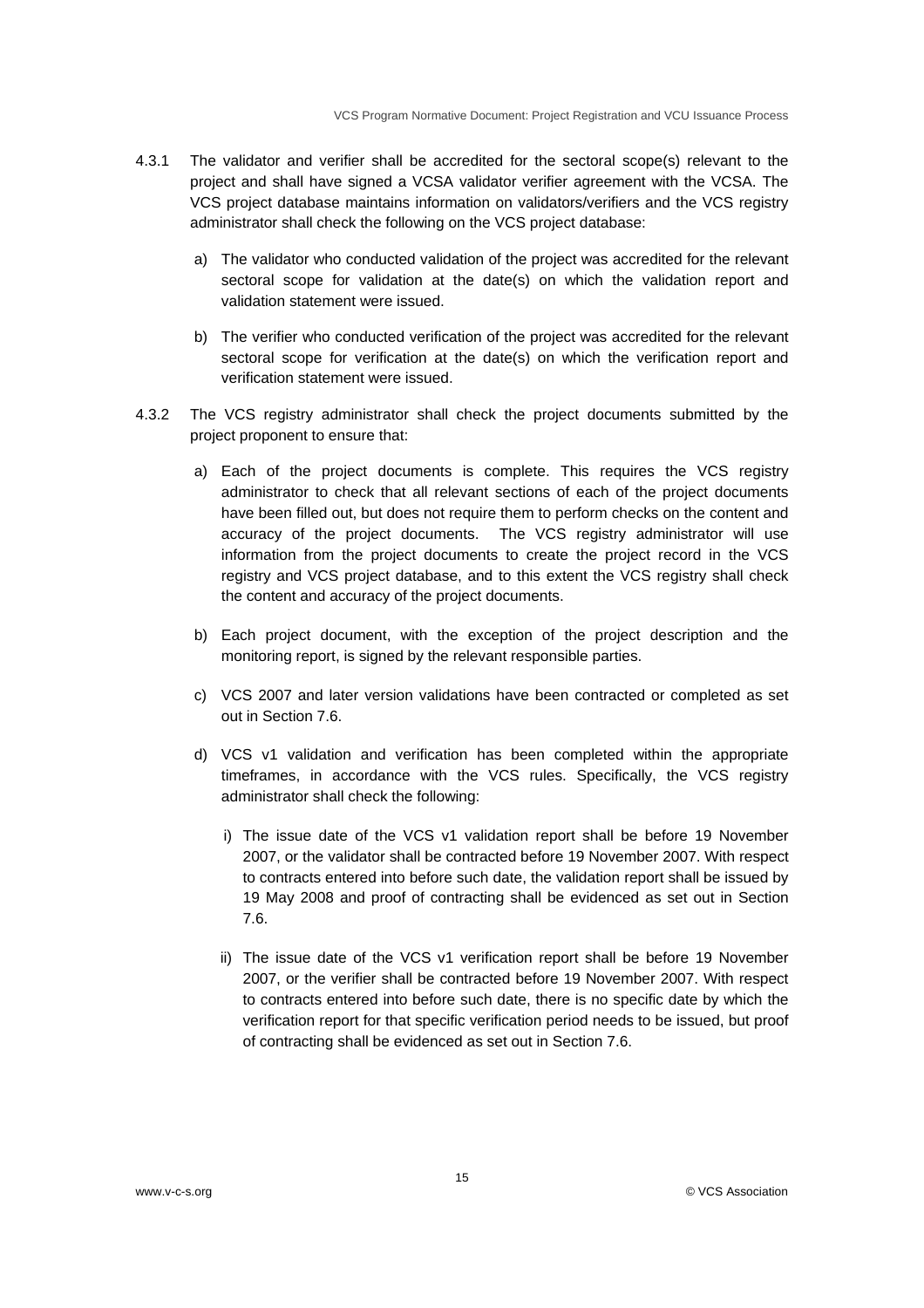- 4.3.3 The VCS registry administrator shall check that the GHG emission reductions or removals presented for VCU issuance have not been issued under any other GHG program. The checks performed by the VCS registry administrator shall be as provided by the VCSA and if the GHG emission reductions or removals presented for VCU issuance are found to have been issued under another GHG program, the VCU issuance request shall be rejected. Such checks shall be performed upon each and every VCU issuance. Where the project is being presented for registration only (i.e., without VCU issuance requested), such checks need not be undertaken. The VCSA shall notify all VCS registry administrators of any change to the list of other GHG programs and provide details of corresponding checks to be undertaken.
	- **Note** As set out in Sections 4.2.9, 4.2.10 and 4.2.11, GHG emission reductions or removals from one verification period can be split between the VCS Program and another GHG program.
- 4.3.4 The VCS registry shall store the electronic and signed original project documents in its record-keeping system for a minimum period of 12 years from the retirement date of the last VCU to which the project documents relate.

### **4.4 Step 4: Project Registration and Initial VCU Issuance**

The project is registered and the VCUs are issued on the VCS project database, as outlined in Diagram 5.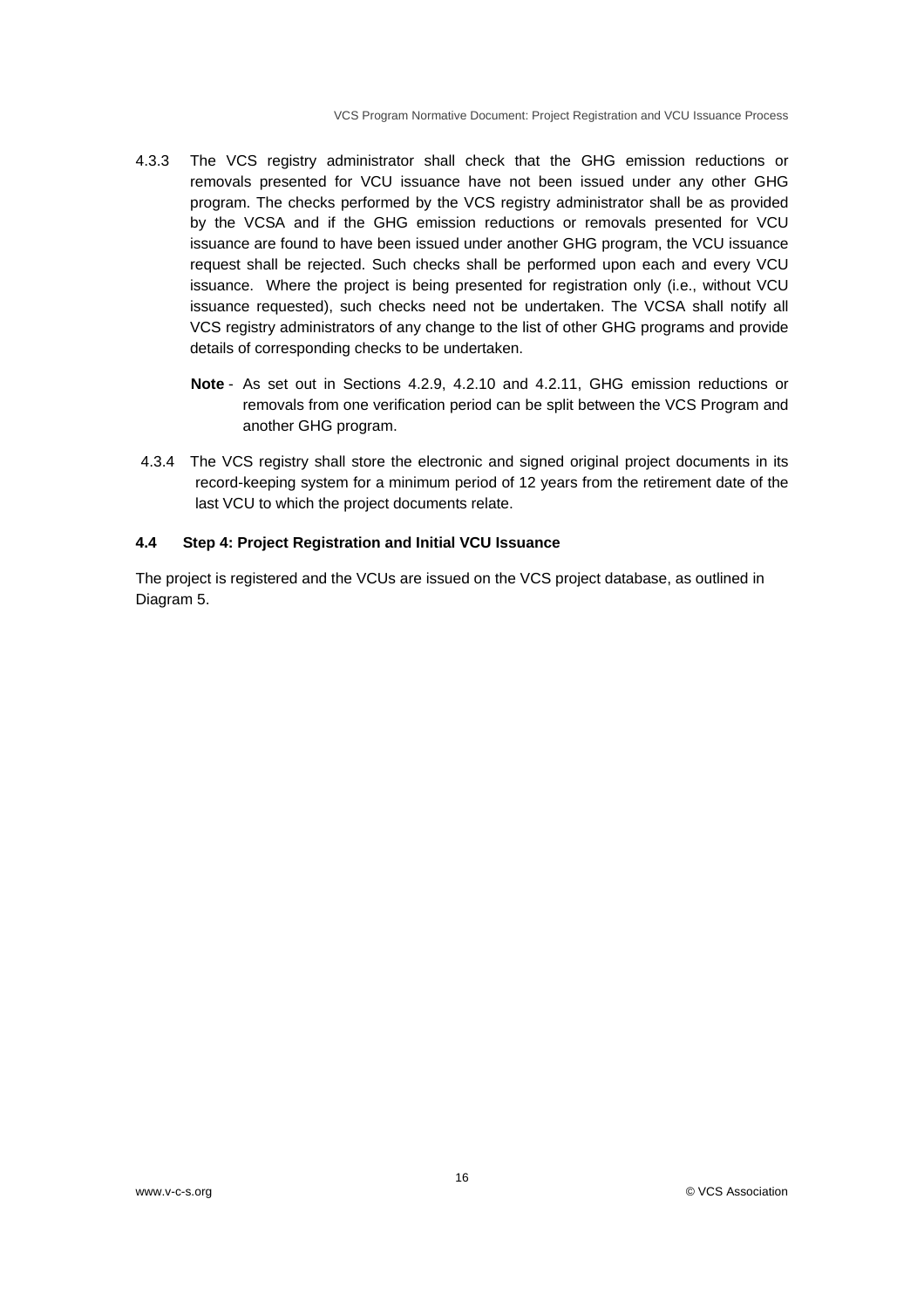

## **Diagram 5**: Project Registration and Initial VCU Issuance

4.4.1 Where the project is presented for registration without VCU issuance the project description, validation report, validation statement, project proponent registration representation and any AFOLU project element documentation or communications agreement shall be uploaded to the VCS project database as public documents. Any proof of right or proof of contracting shall be uploaded to the VCS project database as private documents (for VCSA internal auditing purposes) and therefore will not be publicly available. The project proponent may choose to make the project unavailable for public viewing on the VCS project database if it has not yet requested VCU issuance. When the first VCU issuance occurs, this is no longer at the project proponent's discretion and the project shall be publicly displayed on the VCS project database.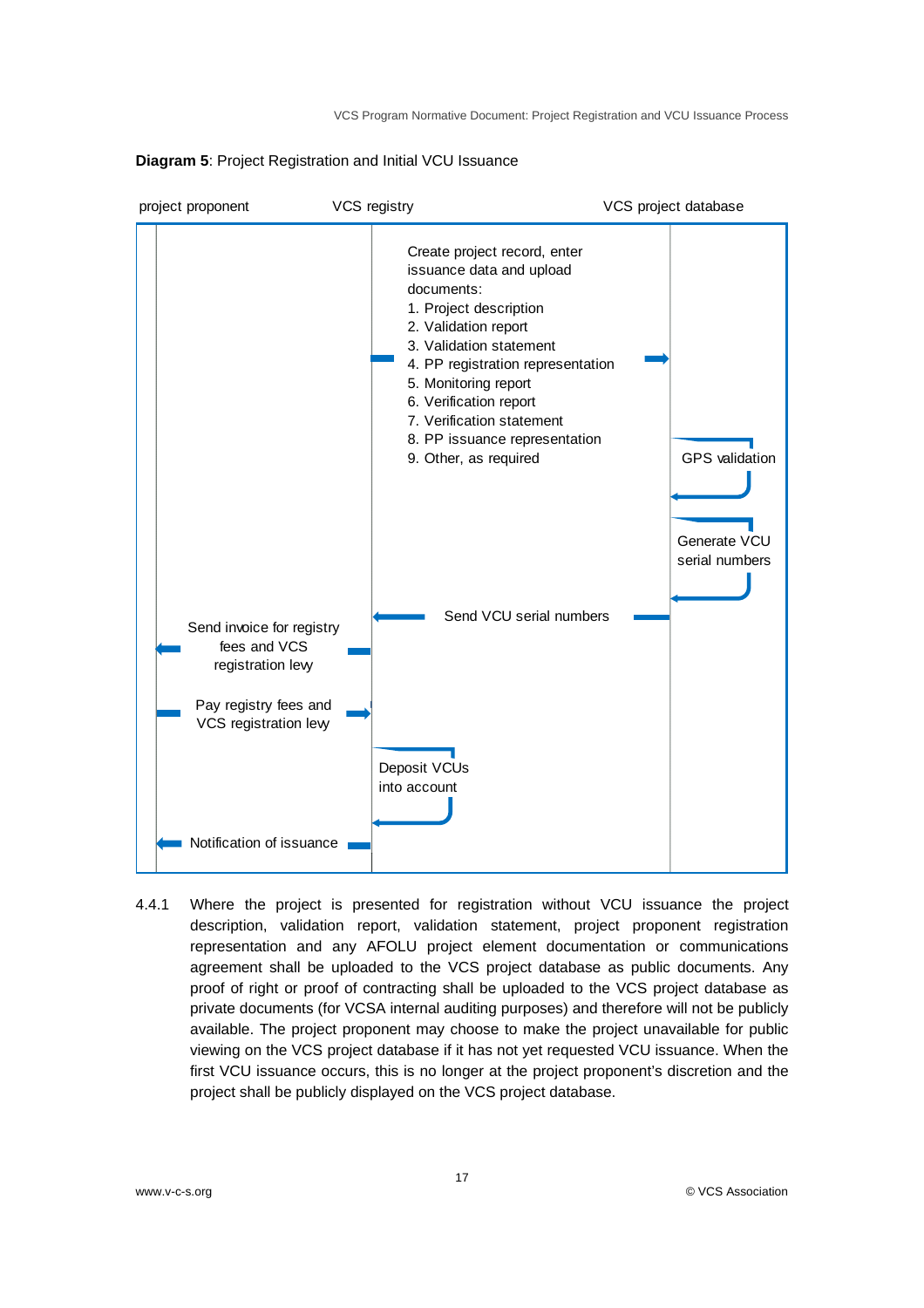- 4.4.2 Where the project is presented for registration *and* VCU issuance, the project description, validation report, validation statement, project proponent registration representation, monitoring report, verification report, verification statement, project proponent issuance representation and any AFOLU project element documentation, communications agreement or evidence and representation with respect to cancellation of GHG credits under another GHG program shall be uploaded to the VCS project database as public documents. Any proof of right or proof of contracting shall be uploaded to the VCS project database as private documents (for VCSA internal auditing purposes) and therefore will not be publicly available.
- 4.4.3 The project's GPS co-ordinates shall be entered onto the project record on the VCS project database. The VCS project database shall check that there are no other projects within a 5km radius. Where there are projects within a 5km radius, the VCS project database shall notify the VCS registry and provide a list of the overlapping projects. The VCS registry administrator shall confirm that the project being presented for registration is unique and not one of the overlapping projects, noting that it is possible to have two projects operated by the same project proponent at the same location (they would be different activities described in separate project descriptions, with separate validation and verification). It may do this on its own if sufficient information is available or by contacting the validator of the project being presented for registration who shall confirm that it is unique and not one of the overlapping projects. Where the VCS registry administrator is unable to confirm uniqueness of the project, the project cannot be registered.
- 4.4.4 Where the project has cancelled GHG credits issued under an approved GHG program (e.g., Climate Action Reserve, CDM) and is having them issued as VCUs (as set out in Section 4.2.11), the project reference number under the approved GHG program shall be noted on the project record on the VCS project database.
- 4.4.5 The VCS registration levy shall be collected by the VCS registry administrator, though not necessarily received by the VCSA, before VCUs are deposited in the project proponent's account. The VCS registry administrator shall either invoice the project proponent for the VCS registration levy as part of the invoice for its own fees, or issue a separate invoice using the VCS letterhead.

## **4.5 Step 5: Periodic VCU Issuance**

There may be issuance of VCUs subsequent to the initial issuance of VCUs to the project, as outlined in Diagram 6 below.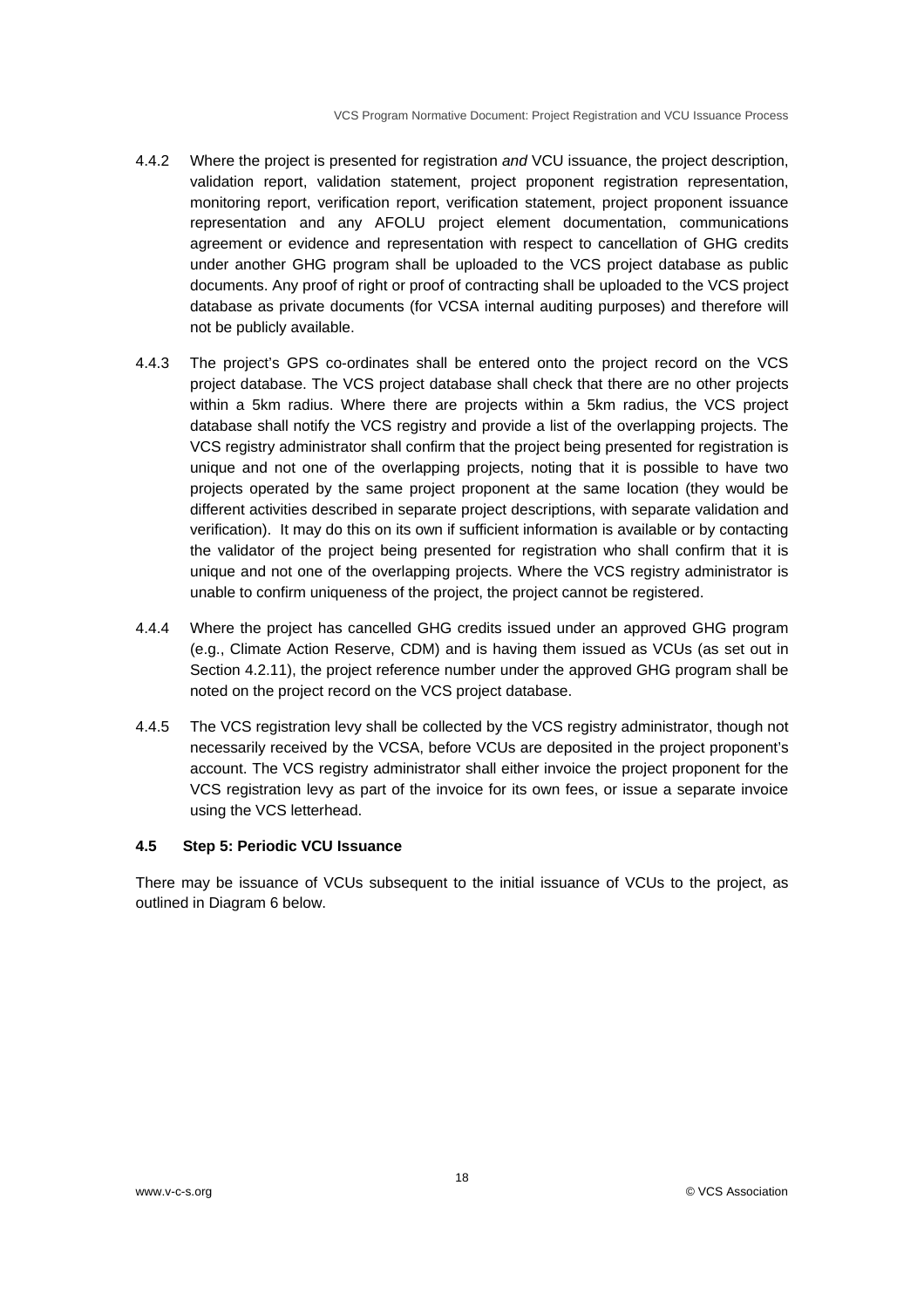## **Diagram 6**: Periodic VCU Issuance

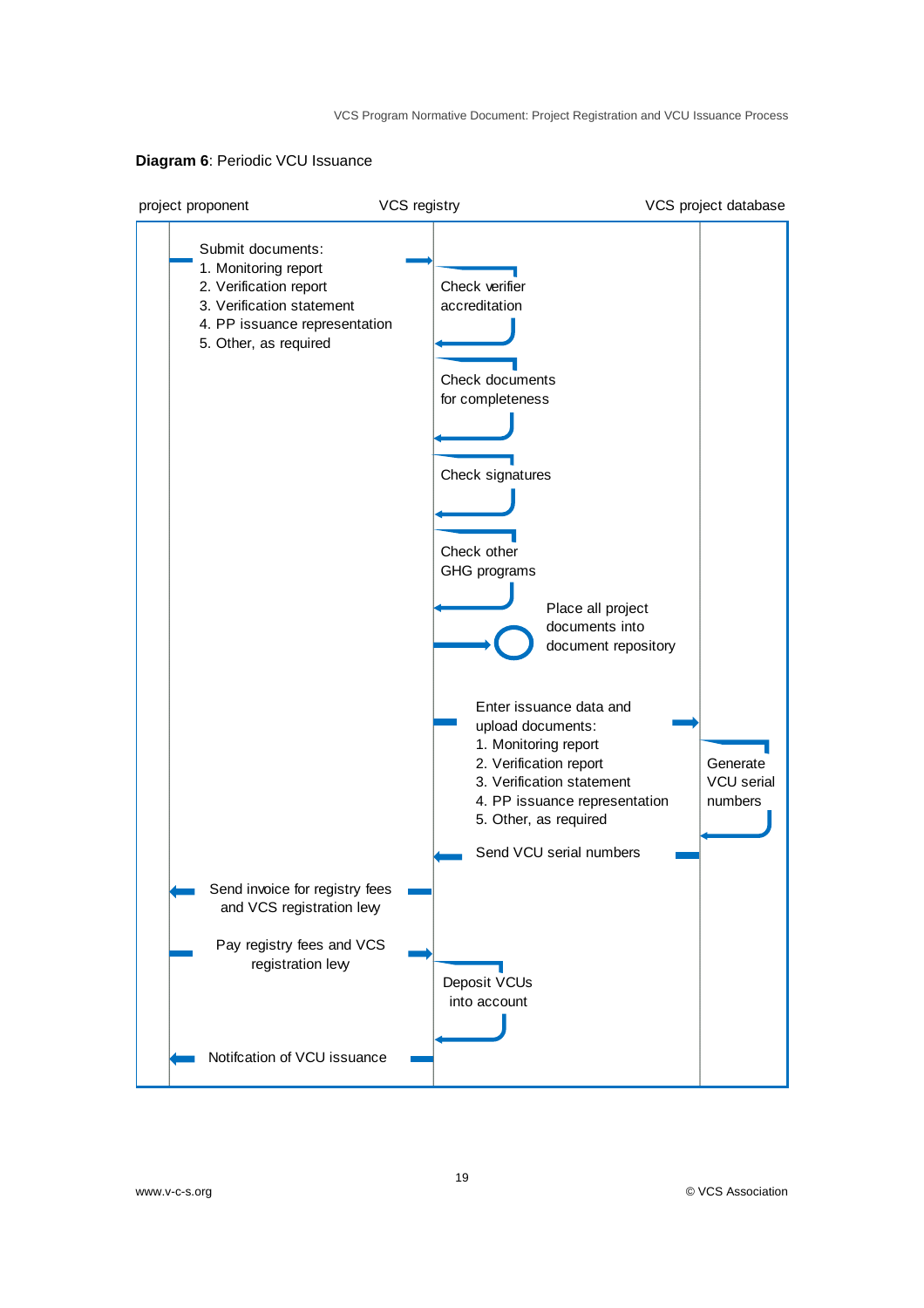4.5.1 All and any periodic VCU issuances shall be initiated by the project proponent stated on the project record in the VCS registry and VCS project database or its authorized representative. Where another entity wants to assume sponsorship of the project in the VCS registry and VCS project database, the process set out in Section 7.5 shall be followed. The new project proponent on the project record in the VCS registry and VCS project database or its authorized representative can then initiate VCU issuance.

## **4.6 Step 6: Project Maintenance**

The project proponent can update project details, as outlined in Diagram 7 below.

## Update project record project proponent VCS registry VCS project database Notify administrator of change to project details

## **Diagram 7**: Project Maintenance

## **5. Grandparenting Project Registration Process**

## **5.1 Rationale and Criteria**

GHG emission reductions or removals verified against the VCS have been bought and sold in the market prior to the VCS registries and VCS project database becoming operational and as such there may be multiple entities with rights to GHG emission reductions or removals relating to a single project. In recognition of this, there will be a grandparenting process under which the entity initiating the project registration process need not be the project proponent nor an entity to which the project proponent has assigned sole right to the GHG emission reductions or removals for the entire project crediting period.

Under the grandparenting process, any entity that has, or has acquired at some point in time, proof of right in respect of the entire volume of a verification report can initiate the project registration process. Such proof of right shall be for the entire volume of the verification report and where it is for only a portion of the verification report volume (e.g., an upstream seller sold portions of the verification report volume to multiple buyers), the entity cannot initiate the project registration process. Instead, an entity upstream that has, or has acquired at some point in time, proof of right to the entire verification report volume shall initiate the project registration process. VCUs can then be transferred to end-buyers from within the VCS registry.

The reason for enforcing that only the entity with right to the entire verification report volume can initiate the project registration process is to provide a safeguard against over-issuance in respect of the verification report. If, alternatively, multiple buyers were allowed to register their respective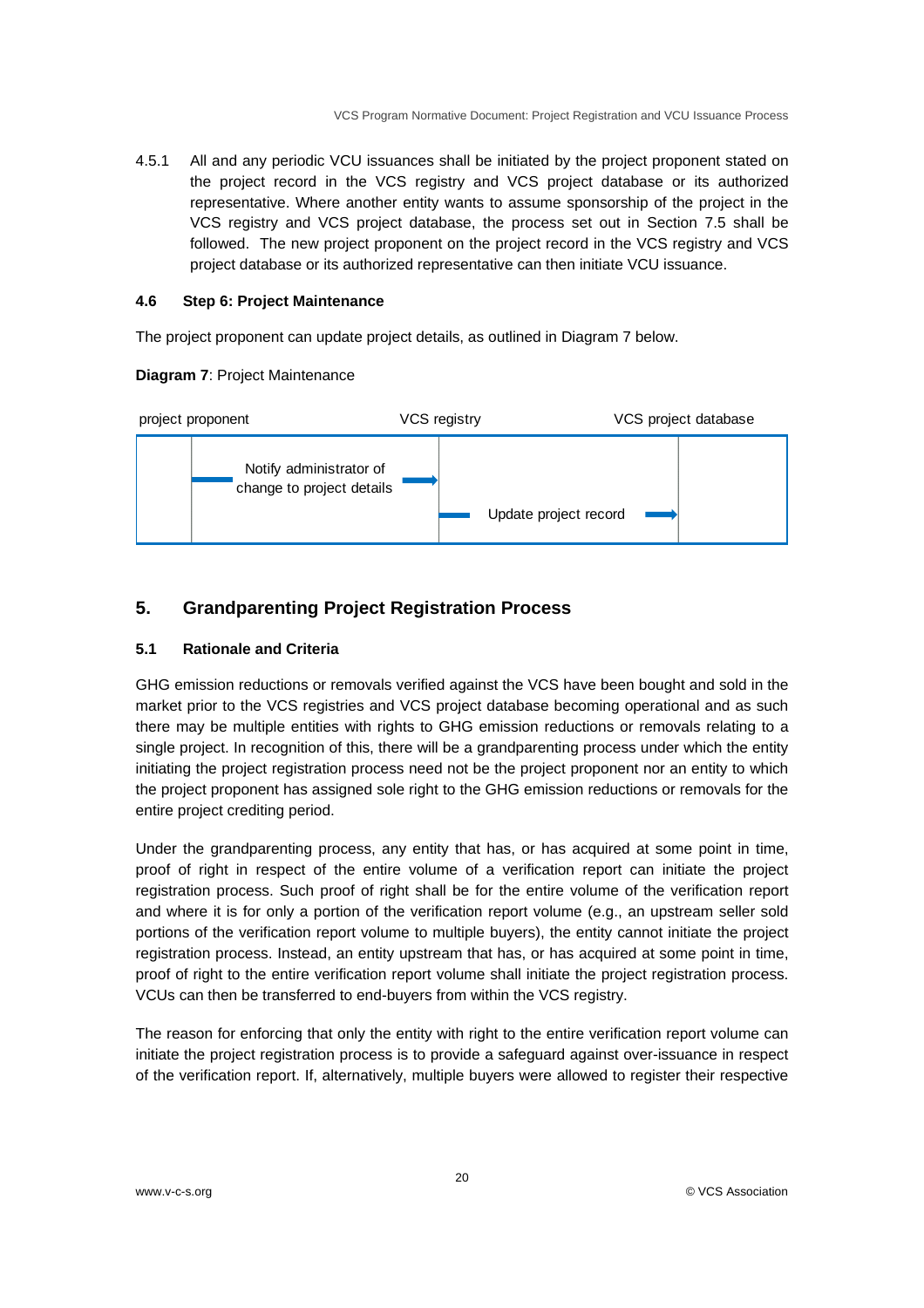volumes of the verification report volume, the system would be more open to gaming in that all those buyers could attempt to register more than their corresponding volumes.

The grandparenting process can be applied to GHG emission reductions or removals where a verification report has been issued on or before 30 September 2009, whether it is against VCS v1, VCS 2007 or VCS 2007.1 (VCS v2 was never a working version of the VCS and is invalid). Verification reports issued after this date are subject to the normal project registration process as described in Section 4 of this document.

## **5.2 Process**

The grandparenting process is as described in the project registration process in this document, but noting the following:

- 5.2.1 The validation statement issued by the validator need not be prepared using the template given on the VCS website, though it shall contain a unilateral representation that the validator has validated the project's compliance with the applicable VCS rules. Such statement can be issued as part of the validation report or as a separate document.
- 5.2.2 The verification statement issued by the verifier need not be prepared using the template given on the VCS website, though it shall contain a unilateral representation that the verifier has verified that the relevant GHG emission reductions or removals have occurred in accordance with the applicable VCS rules. Such statement can be issued as part of the verification report or as a separate document.
- 5.2.3 Where the entity initiating the project registration process is not the project proponent or its authorized representative, it shall show the VCS registry administrator evidence of proof of right to the GHG emission reductions or removals as part of the project registration process. Evidencing proof of right is as follows.

The VCS registry administrator shall be presented with the legal agreement(s) transferring the right to the GHG emission reductions or removals to it from the project proponent. Where there are one or more intermediaries standing between the entity and the project proponent, the VCS registry administrator shall check all the legal agreements documenting the complete chain of transfer of right to the GHG emission reductions or removals to it from the project proponent. The VCS Program does not specify the kinds of legal documents that shall be presented, though it is anticipated that emission reduction purchase agreements and/or delivery notices will be the documents typically used to evidence proof of right. Legal agreement(s) shall be in English or shall be an official translation of the legal agreement(s).

In consideration of confidentiality, the entirety of the aforementioned legal agreement(s) need not be shown, but the VCS registry administrator shall check at least the following (if submitting an official translation of the legal agreement(s), only the below information needs to be shown to the VCS registry administrator):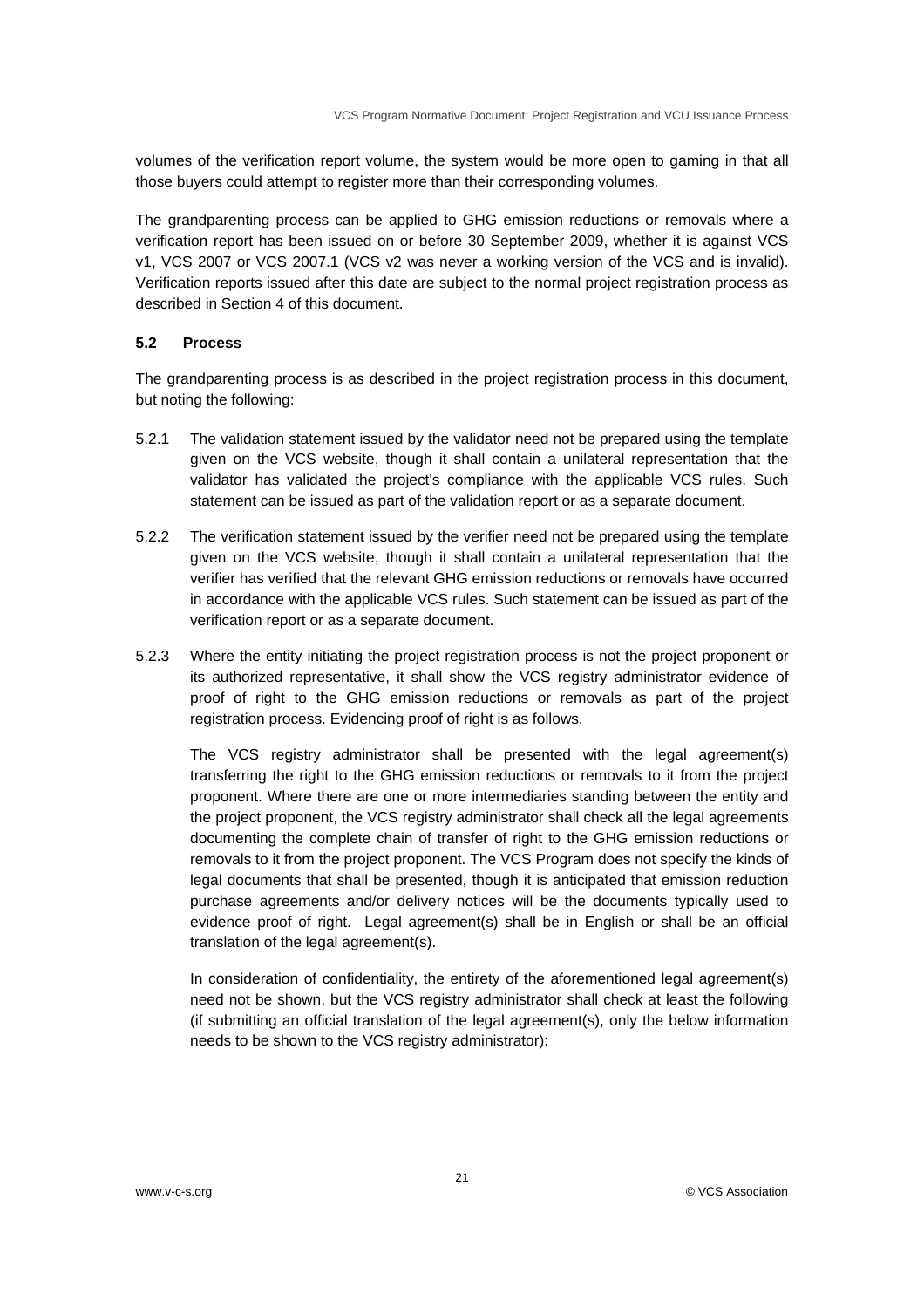| <b>Information required</b>                                                                                                                                          | VCS registry administrator check                                                                                                                                                                                                                                                                                                                                                                                                                                                                                                                                  |
|----------------------------------------------------------------------------------------------------------------------------------------------------------------------|-------------------------------------------------------------------------------------------------------------------------------------------------------------------------------------------------------------------------------------------------------------------------------------------------------------------------------------------------------------------------------------------------------------------------------------------------------------------------------------------------------------------------------------------------------------------|
| Names of the parties to the<br>agreement                                                                                                                             | The parties are the entity initiating the project<br>registration process (buyer or transferee) and the project<br>proponent (seller or transferor), or where there is one or<br>more intermediaries, the parties shall be the relevant<br>parties in the chain of transfer between project<br>proponent and the entity initiating the project registration<br>process                                                                                                                                                                                            |
| Date of the agreement                                                                                                                                                | Appropriate to the project and transaction subject of the<br>legal agreement (sanity check)                                                                                                                                                                                                                                                                                                                                                                                                                                                                       |
| Project name                                                                                                                                                         | Same as the project that the entity is presenting for<br>registration                                                                                                                                                                                                                                                                                                                                                                                                                                                                                             |
| Clause that transfers the<br>right to the GHG emission<br>reductions or removals<br>between the parties to the<br>agreement                                          | The clause properly transfers the right to the GHG<br>emission reductions or removals generated by the<br>project and for which the entity is seeking VCU issuance                                                                                                                                                                                                                                                                                                                                                                                                |
| Verification period or total<br>tonnage for which right to<br>the GHG emission<br>reductions or removals is<br>being transferred between<br>parties to the agreement | The legal agreement defines a verification period or total<br>tonnage of GHG emission reductions or removals that is<br>being transferred between the parties to the legal<br>agreement. The verification period matches the<br>verification period in the verification report and, where<br>applicable, the total tonnage of GHG emission<br>reductions or removals matches the total tonnage in the<br>verification report. Note that the verification period in the<br>legal agreement may be called a crediting period or<br>similar, and this is acceptable. |
| Signatures of parties to the<br>legal agreement                                                                                                                      | The legal agreement is signed by both parties to the<br>agreement                                                                                                                                                                                                                                                                                                                                                                                                                                                                                                 |

- 5.2.4 VCUs can be issued incrementally from a verification report (i.e., when the entity requests VCU issuance, it can request issuance of part of the verification report volume and request issuance of the remaining volume at a later date(s)). The following applies:
	- a) The entity requesting VCU issuance shall instruct the VCS registry administrator that it is requesting VCU issuance for only part of the verification report volume and shall specify the volume for which it is requesting VCU issuance.
	- b) The VCU issuance fees charged by the VCS registry and the VCS registration levy are payable on the volume of VCUs which are issued, not the total verification report volume.
	- c) The VCSA does not specify thresholds or timeframes on incremental VCU issuance (e.g., the total number of incremental VCU issuances that can be made from a verification report and the elapsed time between first and last VCU issuance from the verification report). The VCS registries are entitled to apply such thresholds and timeframes as them deem necessary.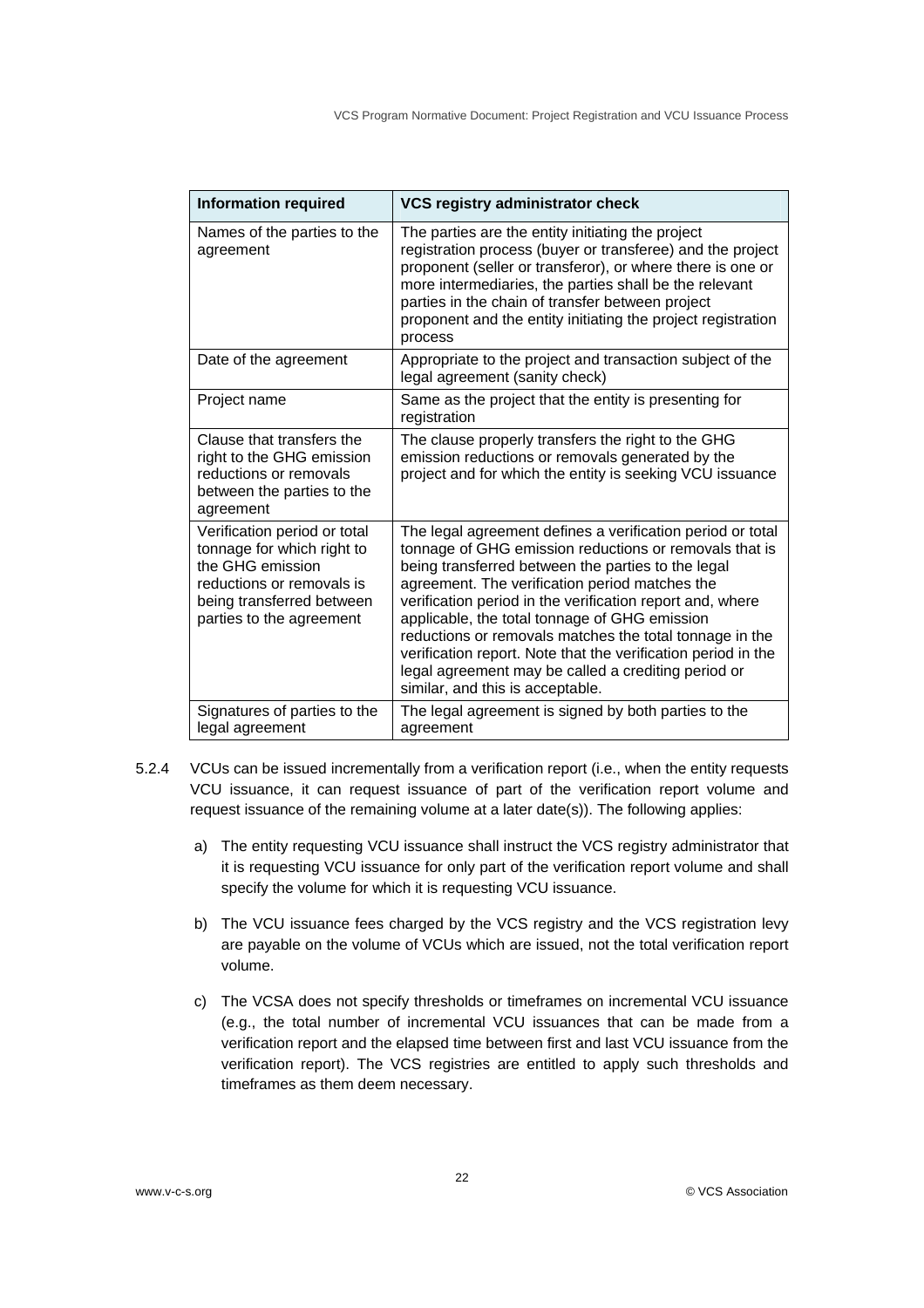- d) The VCS project database shall display the total verification report volume, the volume of VCUs issued to date and the history of VCU issuances with respect to the verification report.
- e) The entity requesting VCU issuance does not have to request VCU issuance of the total verification report volume (i.e., it can choose to only request VCU issuance for a part of the verification report volume and never request issuance of the remaining verification report volume).
- f) VCUs cannot be issued incrementally from a verification report for AFOLU projects. This is because of the additional layer of complexity due to the assignment and release of buffer credits from the AFOLU pooled buffer account.
- g) VCUs can be issued incrementally from a verification report under the grandparenting process only (i.e., the verification report shall be issued on or before 30 September 2009).
- 5.2.5 Where the entity initiating the project registration process is not the project proponent, the project proponent registration representation shall not be submitted (though all other project documents, including the project proponent issuance representation which shall be signed by the entity initiating the project registration process, shall be submitted) and the project proponent shall be invited to submit the project proponent registration representation as set out in Section 5.2.7.
- 5.2.6 The VCS registry administrator shall create the project record in the VCS registry and VCS project database with the project proponent stated as the project proponent (i.e., the project record shall show the project proponent stated in the project description validated by the validator as the project proponent). Where there are multiple project proponents on the project description, a communications agreement shall be provided to the VCS registry administrator as set out in Section 7.3. Where a second entity subsequently presents project documents in connection with VCU issuance, which shall include a different verification report, the project proponent stated on the project record shall remain unchanged.
- 5.2.7 On each occasion of VCU issuance, including the first, the VCS registry administrator shall send an email to the project proponent notifying it of the following:
	- a) The project name and verification report(s) that have been presented for issuance, and the name of the entity that has presented it.
	- b) Subsequent to the presentation of verification reports accepted under the grandparenting process, it (the project proponent) or an entity to which it has assigned sole right to the GHG emission reductions or removals for the entire project crediting period shall sign a project proponent registration representation. Until such entity signs the project proponent registration representation, no further VCUs can be issued to the project.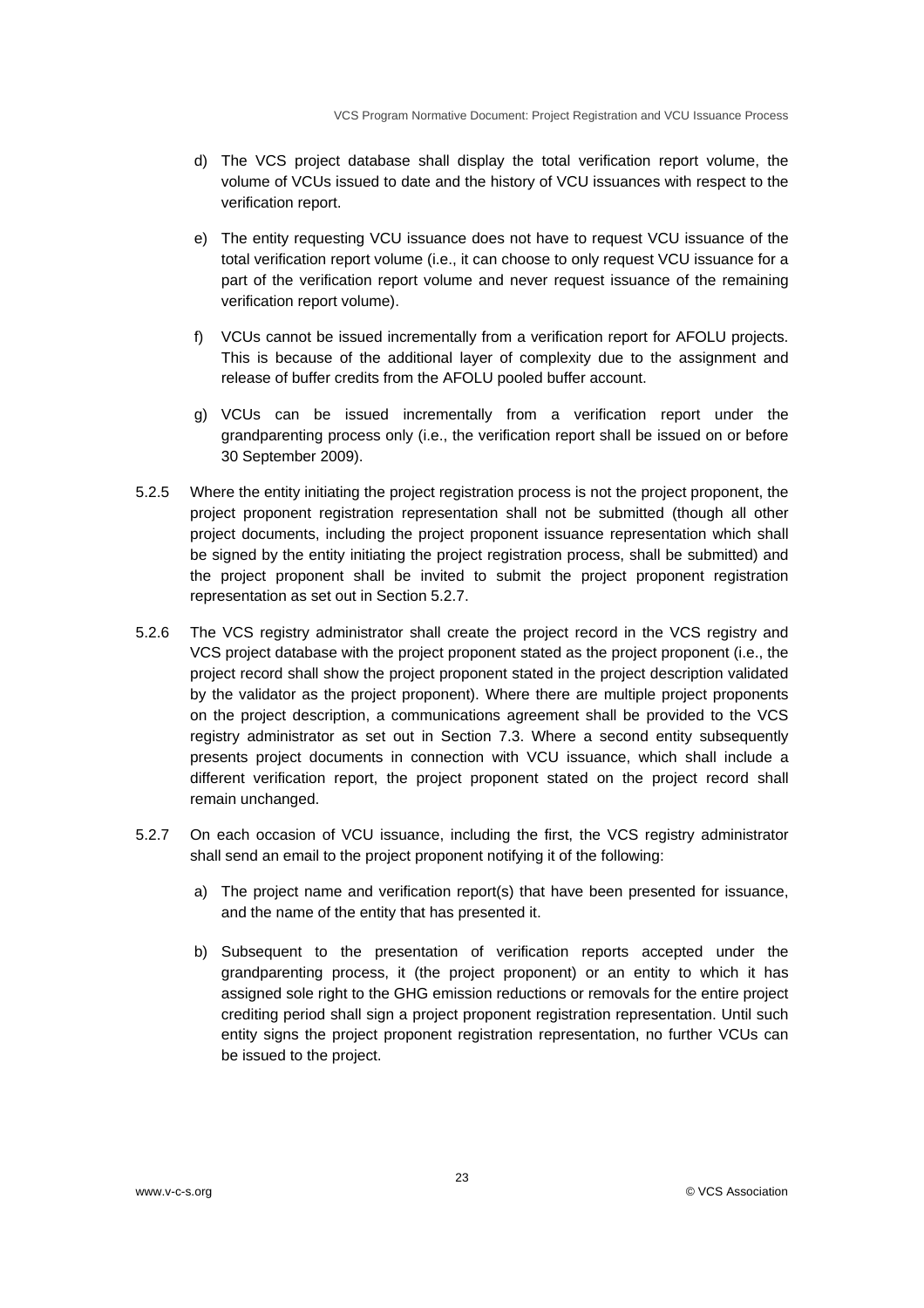The VCS registry administrator does not need a reply from the project proponent in order to proceed with the grandparenting process and the onus is on the project proponent to take action should it wish to sign the project proponent registration representation.

## **6. AFOLU Pooled Buffer Account**

## **6.1 Assignment of Buffer Credits**

Once the VCS registry administrator accepts a request for issuance from an AFOLU project, buffer credits shall be placed in the AFOLU pooled buffer account as stated in the verification report. Buffer credits shall not be issued a VCU serial number nor are they considered to be VCUs. Buffer credits are not subject to the VCS registration levy.

Note that each VCS registry maintains its own AFOLU pooled buffer account, which handles assignment, release and cancellation of buffer credits relating to AFOLU projects registered with it.

## **6.2 Release of Buffer Credits**

Once the VCS registry administrator accepts a request for issuance from an AFOLU project that requests a release of buffer credits, buffer credits shall be released as stated in the verification report. Released buffer credits become VCUs and shall be issued a VCU serial number according to the procedures set out in this document.

In the first instance, the VCS registry shall release buffer credits from its own AFOLU pooled buffer account. If such AFOLU pooled buffer account does not contain enough buffer credits to meet the release request, the VCS registry administrator shall notify the VCSA.

The VCSA shall then require the other VCS registries to release buffer credits so that the VCS registry can meet the release request. The distribution of buffer credits from the other VCS registries to the VCS registry shall be completed on a pro rata basis based on the volume of buffer credits each VCS registry has in its AFOLU pooled buffer account.

## **6.3 Cancellation of Buffer Credits**

Once the VCS registry administrator accepts a request for cancellation from an AFOLU project or from the VCSA that requires a cancellation of buffer credits, buffer credits shall be cancelled as stated in the verification report or the instruction from the VCSA.

In the first instance, the VCS registry shall cancel buffer credits from its own AFOLU pooled buffer account. If such AFOLU pooled buffer account does not contain enough buffer credits to meet the cancellation request, the VCS registry administrator shall notify the VCSA.

The VCSA shall then require the other VCS registries to cancel buffer credits on behalf of the VCS registry so that the VCS registry can meet the cancellation request. The distribution of buffer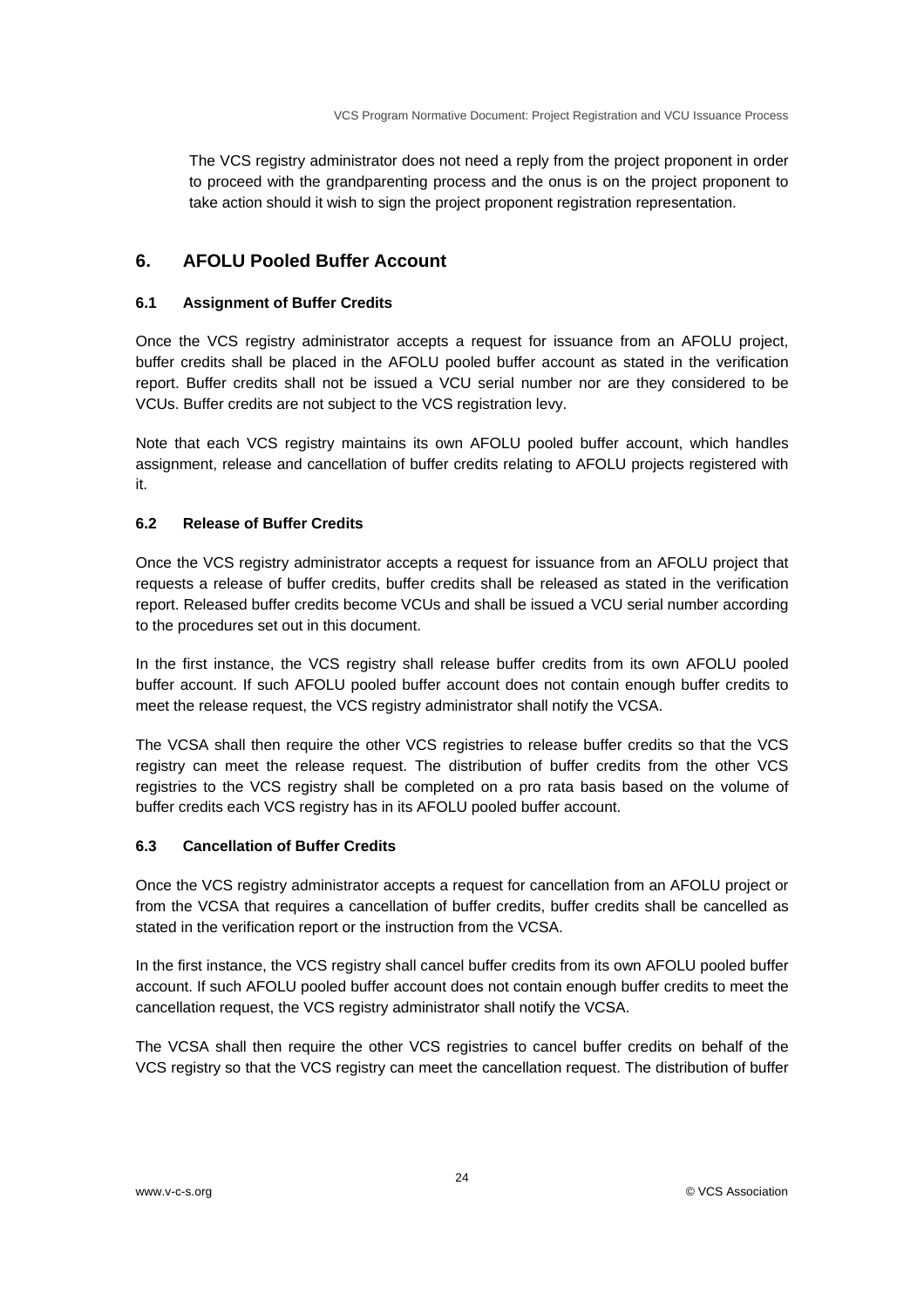credits from the other VCS registries to the VCS registry shall be completed on a pro rata basis based on the volume of buffer credits each VCS registry has in its AFOLU pooled buffer account.

## **7. Further Information**

## **7.1 The Role of the VCSA in the Project Registration Process**

The VCSA operates the VCS Program, providing (amongst other things) the standard for GHG emission reduction and removal projects, the approval rules of validators and verifiers and the rules for the VCS registries and VCS project database. While it provides oversight of these components of the VCS Program, it is the VCS registries that review and register projects and the VCSA is not directly involved in the project registration process. However, the VCSA works closely with the VCS registries and undertakes regular reviews of the VCS project database to ensure the integrity of the system.

## **7.2 Procedure for Projects Failing to Comply with Registration Requirements**

In the event that, upon review of the project documents and completion of the associated checks, the VCS registry administrator identifies that the project proponent has failed to comply with the registration requirements and VCS rules, the VCS registry administrator shall:

- a) Inform the project proponent or its authorized representative that the application for project registration has been unsuccessful and state the reasons why the application has been unsuccessful;
- b) Upon request by the project proponent or its authorized representative, return the project documents to the project proponent or its authorized representative and identify any defect(s) thereto; and
- c) Create a project record on the VCS project database with the status of *cancelled*. The purpose of this is to protect against the project being presented for registration via another VCS registry. If the project is presented to another VCS registry, the GPS co-ordinates check will return the cancelled project record, at which point the VCS registry administrator shall first review the project documentation and reject the application for registration if no corrective actions have been taken.

In the event that the project fails to comply with registration requirements, the VCS registry administrator shall be not required to:

- a) Deposit and store hard copies of the project documents in its record-keeping system; or
- b) Issue VCUs and credit them to the project proponent's VCS registry account.

The project proponent is then entitled to adjust any project documents and re-submit them to the VCS registry administrator.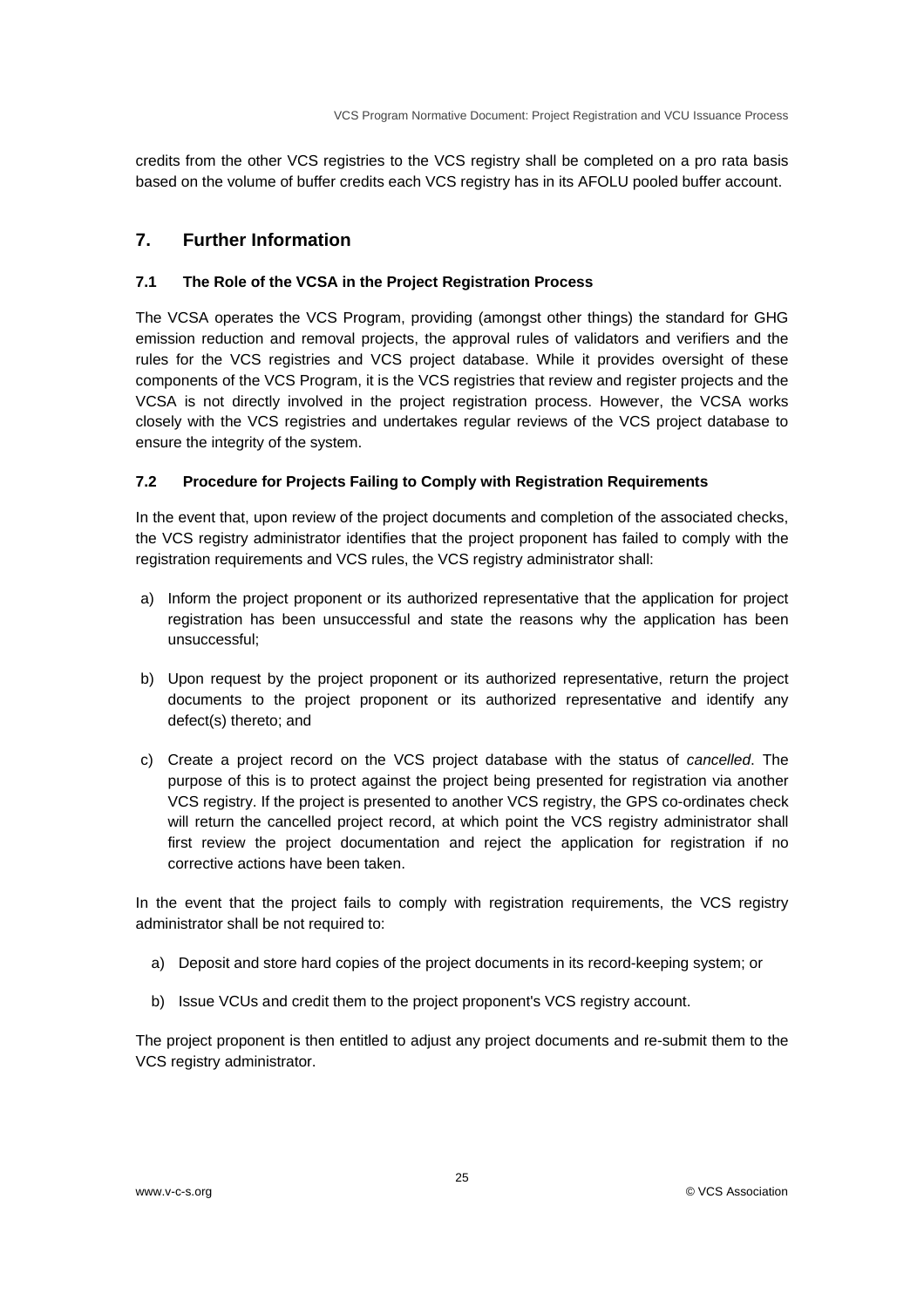## **7.3 Communications Agreement**

The purpose of the communications agreement is to allow the authorized representative to interact with the VCS registry on behalf of the project proponent. The following is provided by way of further clarification:

- a) Where the project proponent withdraws from the project or assigns its rights to a third party, such project proponent shall sign any amendments to the communications agreement before the project registration process can proceed.
- b) Where there are multiple project proponents on the project description that has been validated by the validator, a communications agreement shall be provided to the VCS registry administrator signed by all project proponents. The communications agreement shall set out which project proponent shall be stated as such on the project record on the VCS registry and VCS project database and into which account any VCUs shall be issued.

## **7.4 Switching the Nominated VCS Registry**

Once a project is registered with the VCS registry, the project proponent can choose to move the project to a different VCS registry. The second VCS registry then becomes the new nominated VCS registry. The process for changing the nominated VCS registry is as follows:

- a) The project proponent or its authorized representative shall register the project as set out in the project registration process. It can move the project to a new nominated VCS registry before any VCUs are issued, after VCUs have been issued, or, as set out in Section 5.2.4, after VCUs have been partially issued from a verification report.
- b) The project proponent or its authorized representative shall open an account with the new nominated VCS registry.
- c) The project proponent or its authorized representative shall notify the original nominated VCS registry administrator and the new nominated VCS registry administrator that it wants to change the nominated VCS registry. The project proponent or its authorized representative shall receive approval from both administrators before proceeding.
- d) Within three business days (business days for the original nominated VCS registry) of the request by the project proponent or its authorized representative, the original nominated VCS registry administrator shall take the action required to give up its status as the nominated VCS registry:
	- i) It shall update the project record on the VCS project database to change the *Nominated VCS Registry* from the original nominated VCS registry to the new nominated VCS registry.
	- ii) It shall send the project documents to the new nominated VCS registry administrator as follows: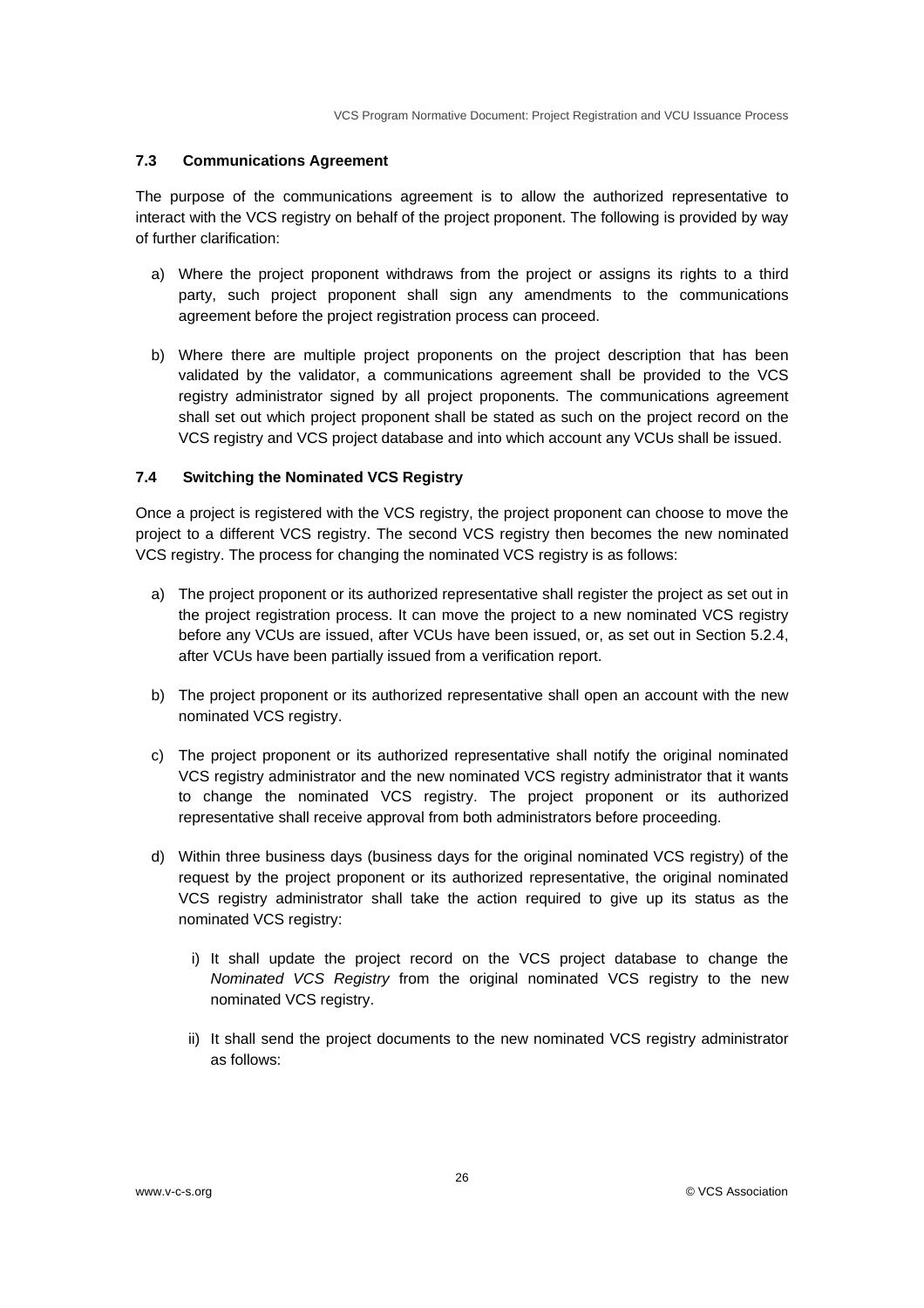- a) It shall send electronic copies of all project documents to the new nominated VCS registry administrator, including electronic copies of original project documents.
- b) It shall send, via tracked and traceable delivery, all original project documents to the new nominated VCS registry administrator.
- e) When the new nominated VCS registry administrator has received and accepted the electronic and original project documents, the project proponent or its authorized representative shall be informed and can then request VCU issuance via the new nominated VCS registry. Where the new nominated VCS registry administrator receives but does not accept the project documents, it shall notify the original nominated VCS registry administrator and the project proponent, or its authorized representative. It shall also return, via tracked and traceable delivery, the project documents to the original nominated VCS registry administrator and shall update the project record on the VCS project database to change the *Nominated VCS Registry* from the new nominated VCS registry to the original nominated VCS registry.

## **7.5 Switching Project Proponent**

Only one project proponent can represent a project within the VCS registry and VCS project database system at any one time. Having only one entity that is responsible for the project provides robustness to the system and is a safeguard against double issuance of VCUs in respect of a project.

Where the project proponent wants another entity to assume representation of the project in the VCS registry and VCS project database system (i.e., give up its rights and obligations as project proponent in favour of another entity), the following shall occur:

- a) The existing project proponent shall sign a project proponent withdrawal form, available on the VCS website, and submit it to the VCS registry in which it holds its account.
- b) The new project proponent shall sign a project proponent registration representation and submit it to the VCS registry in which it holds its account.
- c) The VCS registry administrator(s) update(s) the project record to reflect the change in project proponent.
- d) Once this process is complete, only the new project proponent or its authorized representative can initiate subsequent VCU issuance.

## **7.6 VCS 2007 Validation Date Deadline**

The VCSA policy announcement *VCS 2007 Validation Date Deadline* (10 September 2008, see VCS Website) contains the following:

*The validation deadline in Clause 5.2.1 of the VCS 2007 has been extended for 12 months to 19 November 2009. The exact VCS 2007 requirements are now:*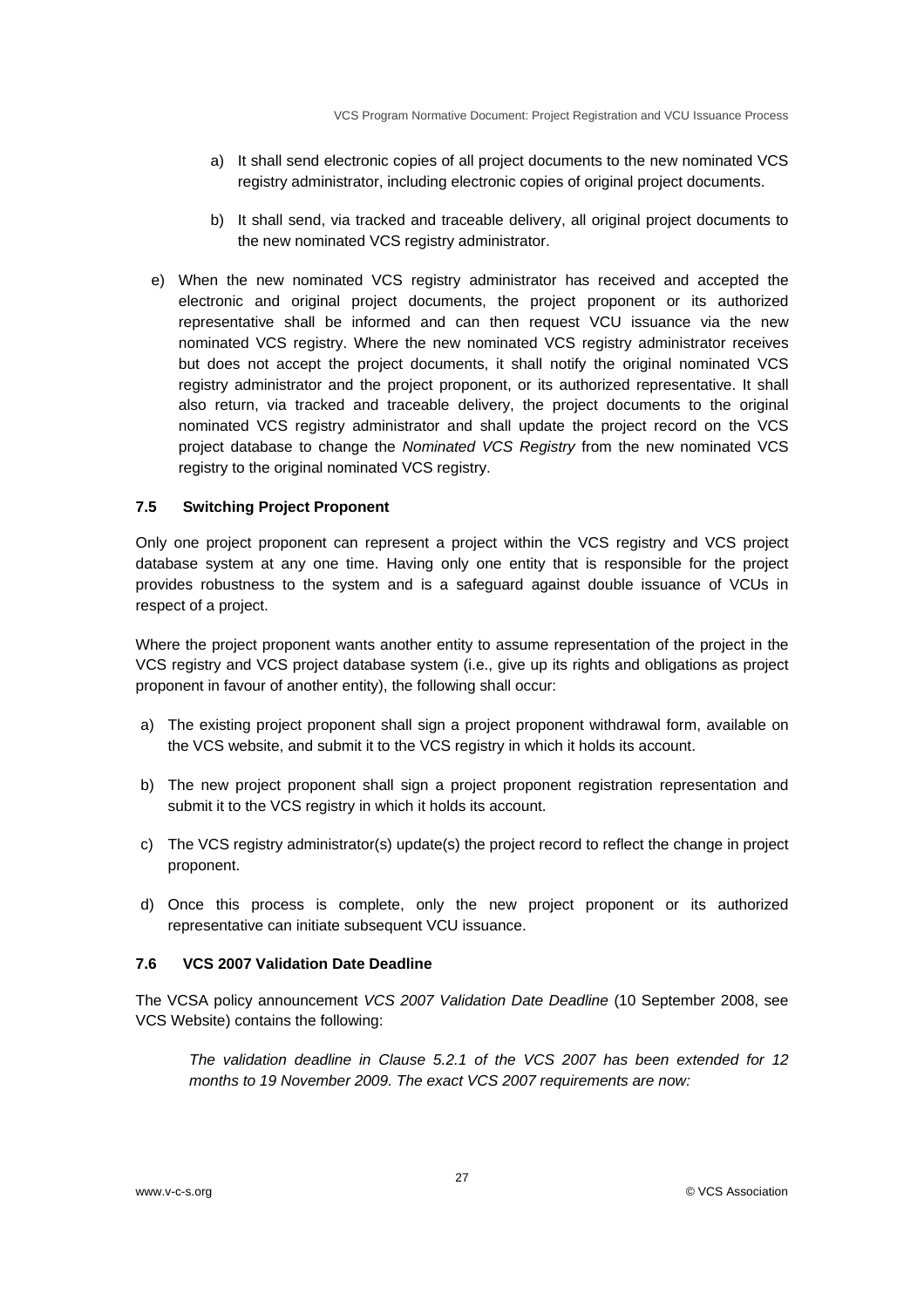*"VCS 2007 validations shall be completed within two years of the project start date, or shall be completed or contracted before 19 November 2008. In relation to contracts entered into before 19 November 2008, validation shall be completed by 19 November 2009 and proof of contracting prior to 19 November 2008 shall be provided."* 

The following is provided by way of clarification:

- a) To comply with the policy announcement, the project proponent or its authorized representative shall provide the proof of contracting as part of the project documents (see Section 4.2). This means that such entity shall provide the VCS registry administrator with evidence of the legal agreement between the project proponent (or other entity that has contracted the validator to undertake validation) and the validator, in relation to validation of the project. A final legal agreement, letter of intent, memorandum of understanding or term sheet shall serve as proof of contracting. Such evidence of proof of contracting shall be uploaded to the VCS project database as a private document (for VCSA internal auditing purposes) and therefore will not be publicly available.
- b) For projects claiming GHG credits sequentially under the VCS Program and an approved GHG program (e.g., CDM):
	- i) The approved GHG program validation or VCS validation shall be completed within two years of the project start date; or
	- ii) The approved GHG program validation or VCS validation shall be completed or contracted before 19 November 2008. In relation to contracts entered into before 19 November 2008, the approved GHG program validation or VCS validation, as the case may be, shall be completed before 19 November 2009 (i.e., at least one or other of the validations shall be completed before 19 November 2009). Proof of contracting of the approved GHG program validation or VCS validation, as the case may be, prior to 19 November 2008 shall be provided in accordance with point (a) above.
- **Note** The VCSA policy announcement 'VCS 2007 Validation Date Deadline' changed the VCS Program definition for project start date from the date on which the project reached financial closure to the date that the project began reducing or removing GHG emissions.

## **7.7 Additional Time to Complete Validation for Projects Using a New VCS Methodology**

Additional time is granted to projects to complete validation where they are using a new VCS methodology. Specifically, validation of projects using a new VCS methodology and completing validation within one year of the approval of the methodology by the VCS Association shall be completed within three years of the project start date, or shall be contracted before 19 November 2008. In relation to contracts entered into before 19 November 2008, validation shall be completed by 19 November 2010 and proof of contracting prior to 19 November 2008 shall be provided. Proof of contracting shall be provided to the VCS registry administrator as set out in Section 7.6.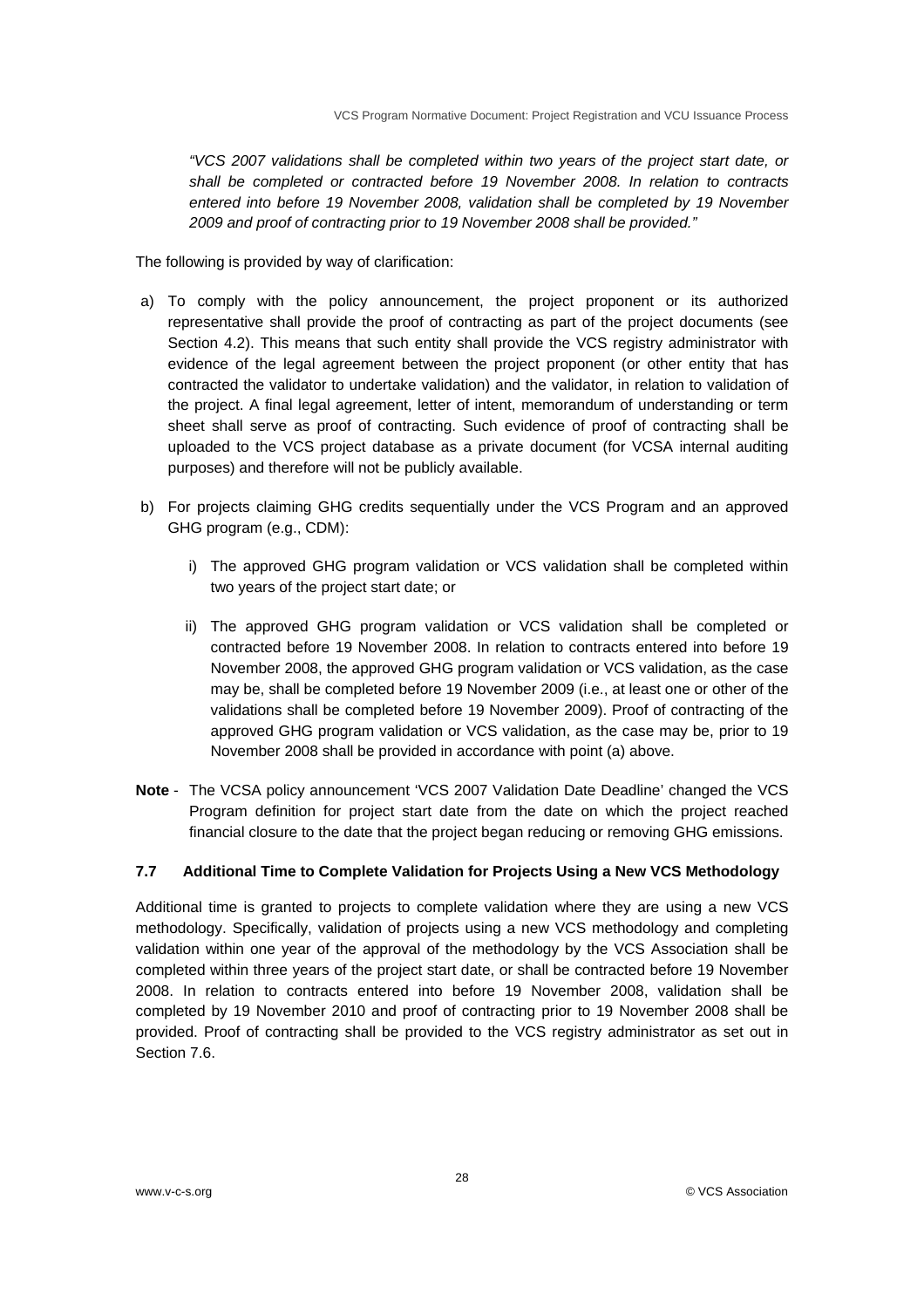| <b>Version</b> | <b>Date</b> | <b>Comment</b>                                                                                                                                                                                                                                                                                                                                                                                                      |
|----------------|-------------|---------------------------------------------------------------------------------------------------------------------------------------------------------------------------------------------------------------------------------------------------------------------------------------------------------------------------------------------------------------------------------------------------------------------|
| v1.0           | 9 Feb 2009  | Initial version                                                                                                                                                                                                                                                                                                                                                                                                     |
| v1.1           | 12 Mar 2009 | Main updates:<br>Added rules for incremental issuance from a verification report<br>1)<br>(Section 5.2.4).<br>Updated definition of project proponent registration<br>2)                                                                                                                                                                                                                                            |
|                |             | representation and project proponent issuance registration to<br>clarify that the templates for these documents are available on<br>the VCS website.                                                                                                                                                                                                                                                                |
|                |             | Clarification that the validator shall be accredited for all<br>3)<br>sectoral scopes relevant to the project (Section 4.3.1).                                                                                                                                                                                                                                                                                      |
|                |             | Added rules to allow projects to claim GHG credits<br>4)<br>sequentially under the VCS Program and a different GHG<br>program (e.g., CCX) (Section 4.2.10).                                                                                                                                                                                                                                                         |
|                |             | Added information on communication agreements (new<br>5)<br>definitions for authorized representative and communications<br>agreement).                                                                                                                                                                                                                                                                             |
|                |             | Extended grandparenting period from 30 June 2009 to 30<br>6)<br>September 2009 (Section 5.1).                                                                                                                                                                                                                                                                                                                       |
|                |             | Clarification on proof of right (second paragraph, Section 5.1).<br>7)                                                                                                                                                                                                                                                                                                                                              |
|                |             | Re-issued project proponent registration representation<br>8)<br>template, project proponent issuance representation template,<br>VCS validation statement template and VCS verification<br>statement template, to accommodate new grandparenting date<br>and simplify format. Previous versions of same remain valid.<br>Clarification on identifying project owner when validation report<br>9)<br>not available. |
| v1.2           | 21 Jan 2010 | Main updates:                                                                                                                                                                                                                                                                                                                                                                                                       |
|                |             | 1) Provided specification of process to be used by registry<br>administrators for switching a project's nominated VCS<br>registry.                                                                                                                                                                                                                                                                                  |
|                |             | 2) Added requirements for registration of projects with multiple<br>project proponents.                                                                                                                                                                                                                                                                                                                             |
|                |             | 3) Removed the definition and use of project owner, such<br>simplification being possible because of the introduction of<br>rules for registration of projects with multiple project<br>proponents.                                                                                                                                                                                                                 |
|                |             | 4) Removed reference to the validator validating ownership of the<br>project and right to the emission reductions. The validator<br>validates proof of title, but any proof of right is checked by the<br>VCS registry administrator.                                                                                                                                                                               |
|                |             | 5) Inserted new rule that grants additional time to complete<br>validation for projects using a new VCS methodology.                                                                                                                                                                                                                                                                                                |
|                |             | 6) Added requirement for any communications agreements or<br>evidence and representation with respect to cancellation of the<br>GHG credits under an approved GHG program to be uploaded<br>to the VCS project database as public documents and proof of                                                                                                                                                            |

## **Schedule 1: Document History**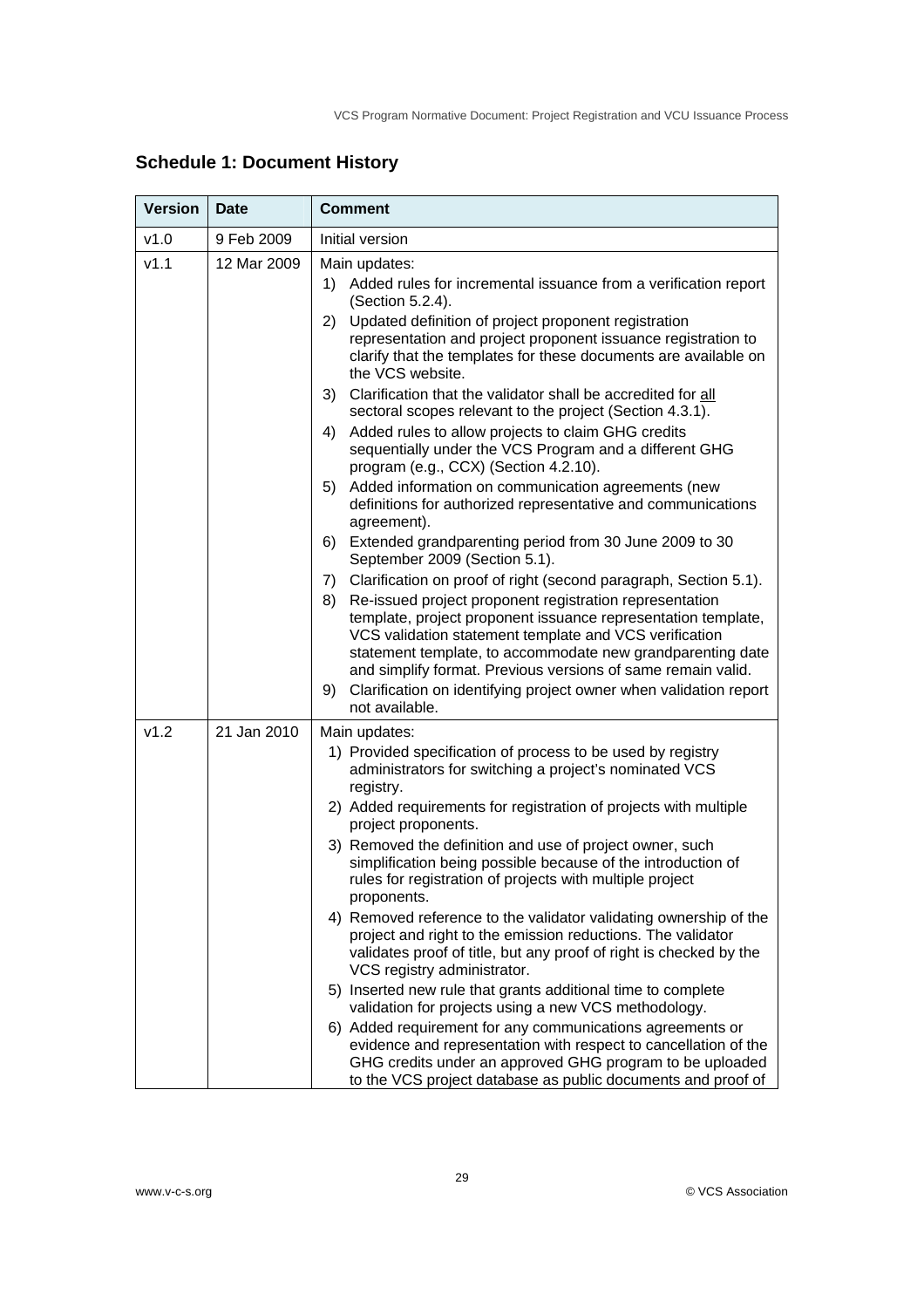|  | right and proof of contracting as a private documents.                                                                                                                                                                                |
|--|---------------------------------------------------------------------------------------------------------------------------------------------------------------------------------------------------------------------------------------|
|  | 7) Added requirement for AFOLU projects with one or more<br>polygons to provide GPS project boundary data as specified<br>on the VCS website.                                                                                         |
|  | 8) Added requirement with respect to GPS project boundary data<br>for projects claiming GHG credits sequentially under the VCS<br>Program and an approved GHG program.                                                                |
|  | 9) Reformatted the document into Normative Document format,<br>including removal of definitions available in the VCS 2007.1<br>document, and defined terms changed to lower case for<br>consistency with VCS 2007.1 document and ISO. |